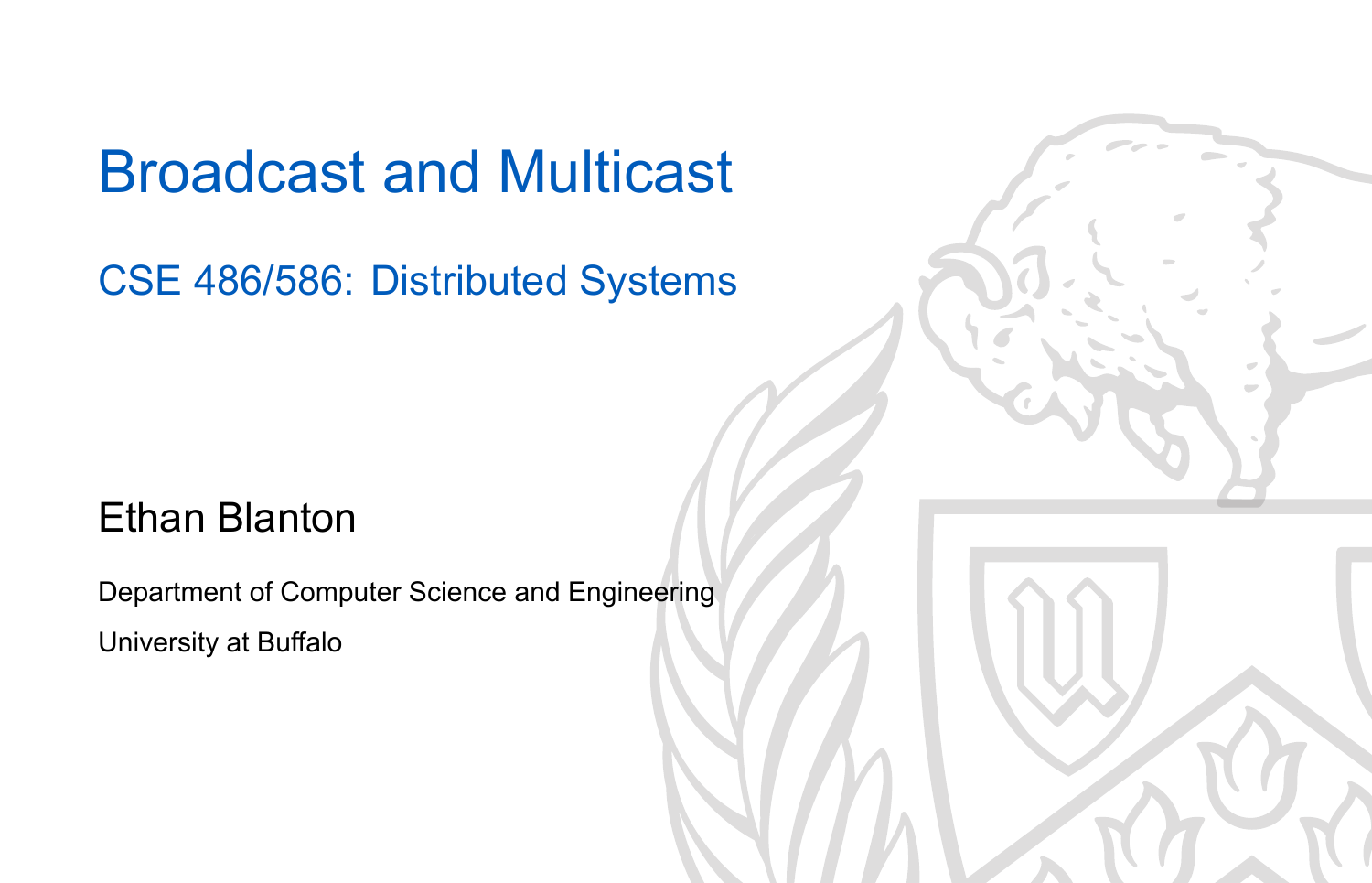## Multi-Process Communication

Distributed systems often send messages between multiple processes.

It can be convenient to model that as a single send with multiple recipients.

**Introduction** Simple Multicast Reliable Multicast Ordered Multicast Summary References

Modern communication networks do not always allow this.

Protocols above the transport layer can simulate this.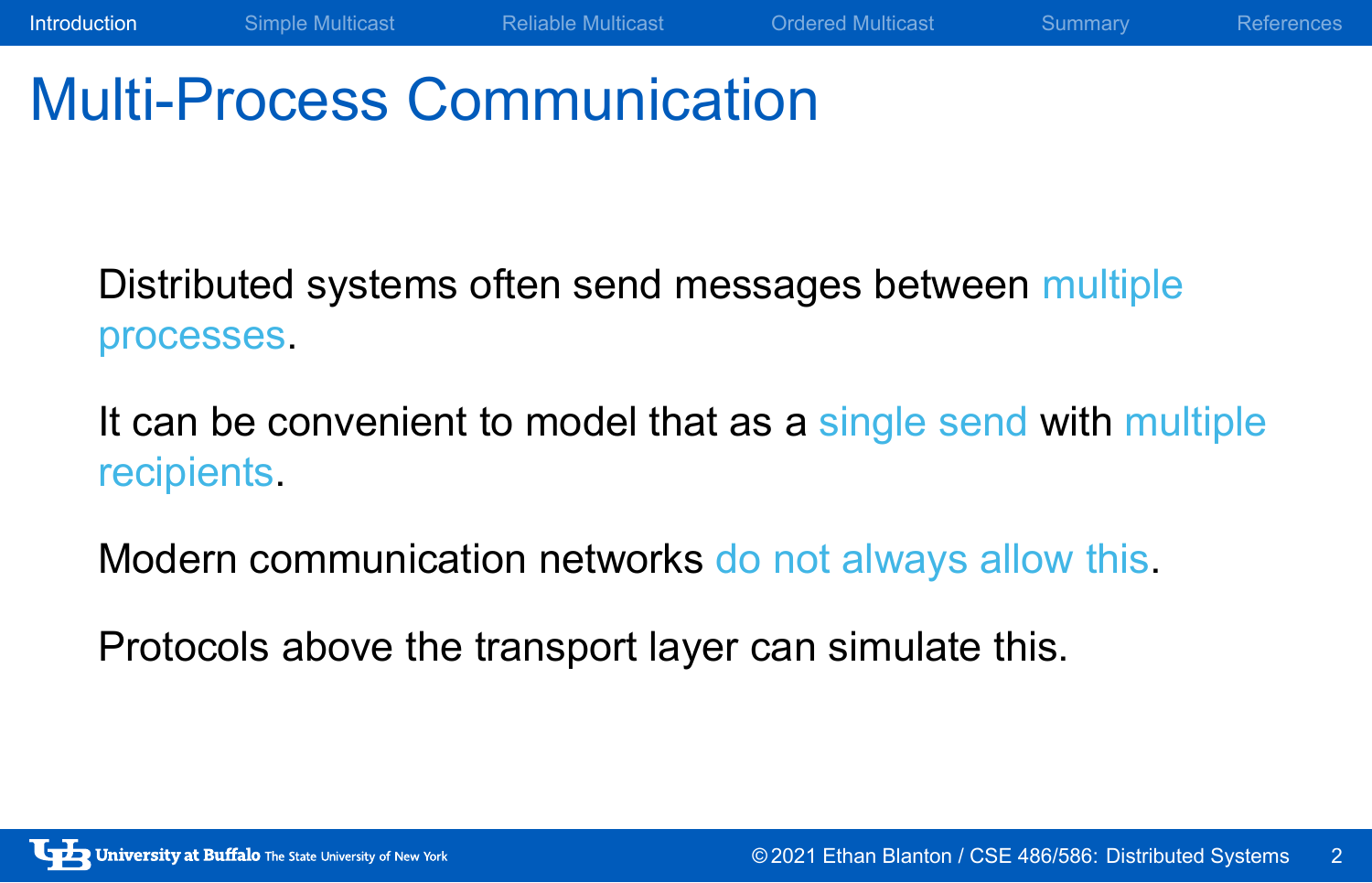## Unicast

Traditional network communications are unicast: one sender, one receiver.

TCP in particular is always unicast.

Unicast is the only reliably available method on the Internet.

This is a combination of several factors:

- The minimal requirements for IP's network of networks
- Stateless routing of individual packets
- Unicast's natural proof-of-stake limiting abuse potential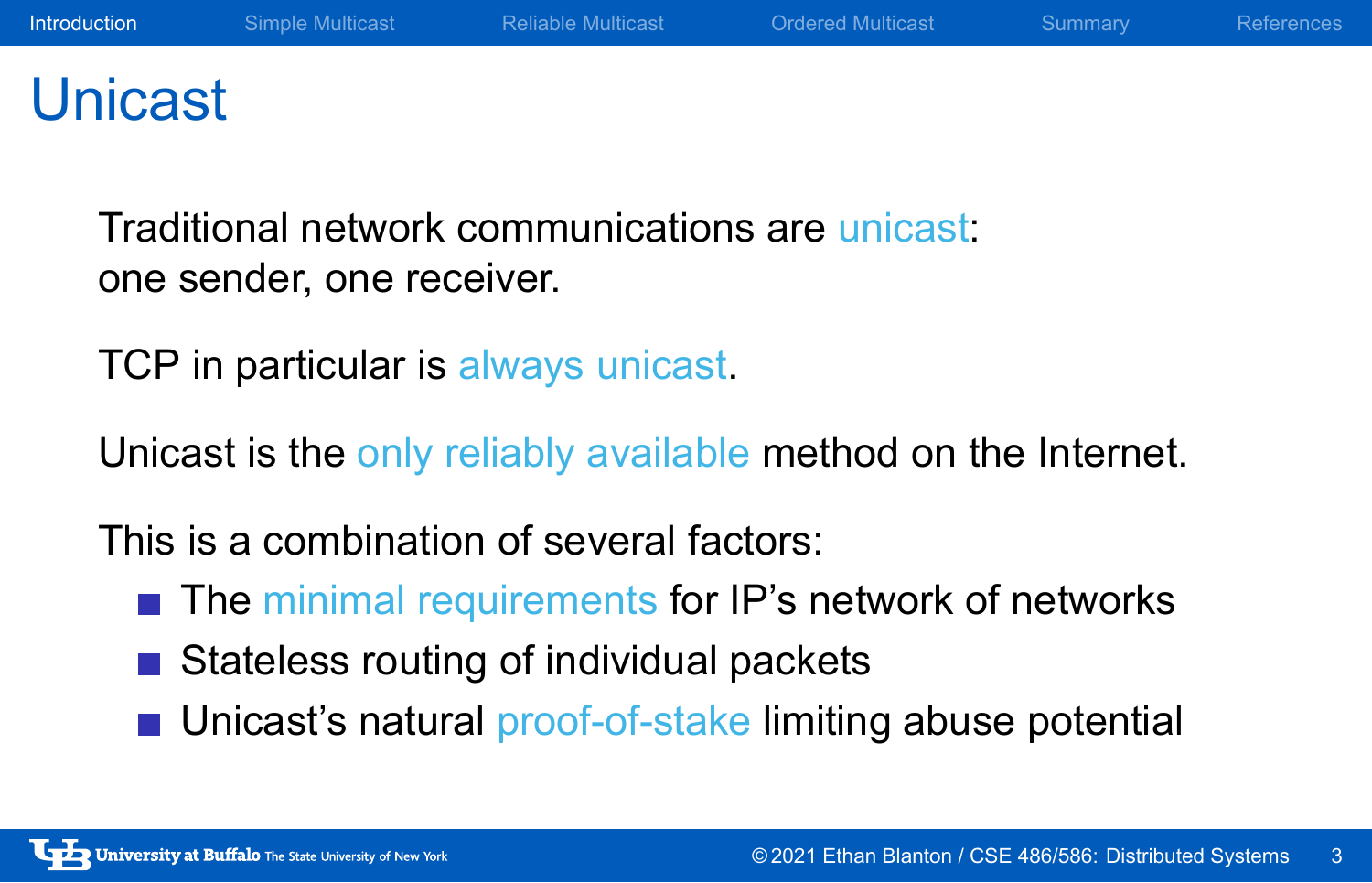## Broadcast

Broadcast sends messages to all recipients on a network.

This is typically only available on local area networks.

The abuse and misconfiguration potential for broadcast is very high!

(Imagine if you could send a message to every computer on the Internet!)

Not all underlying networks are capable of broadcast.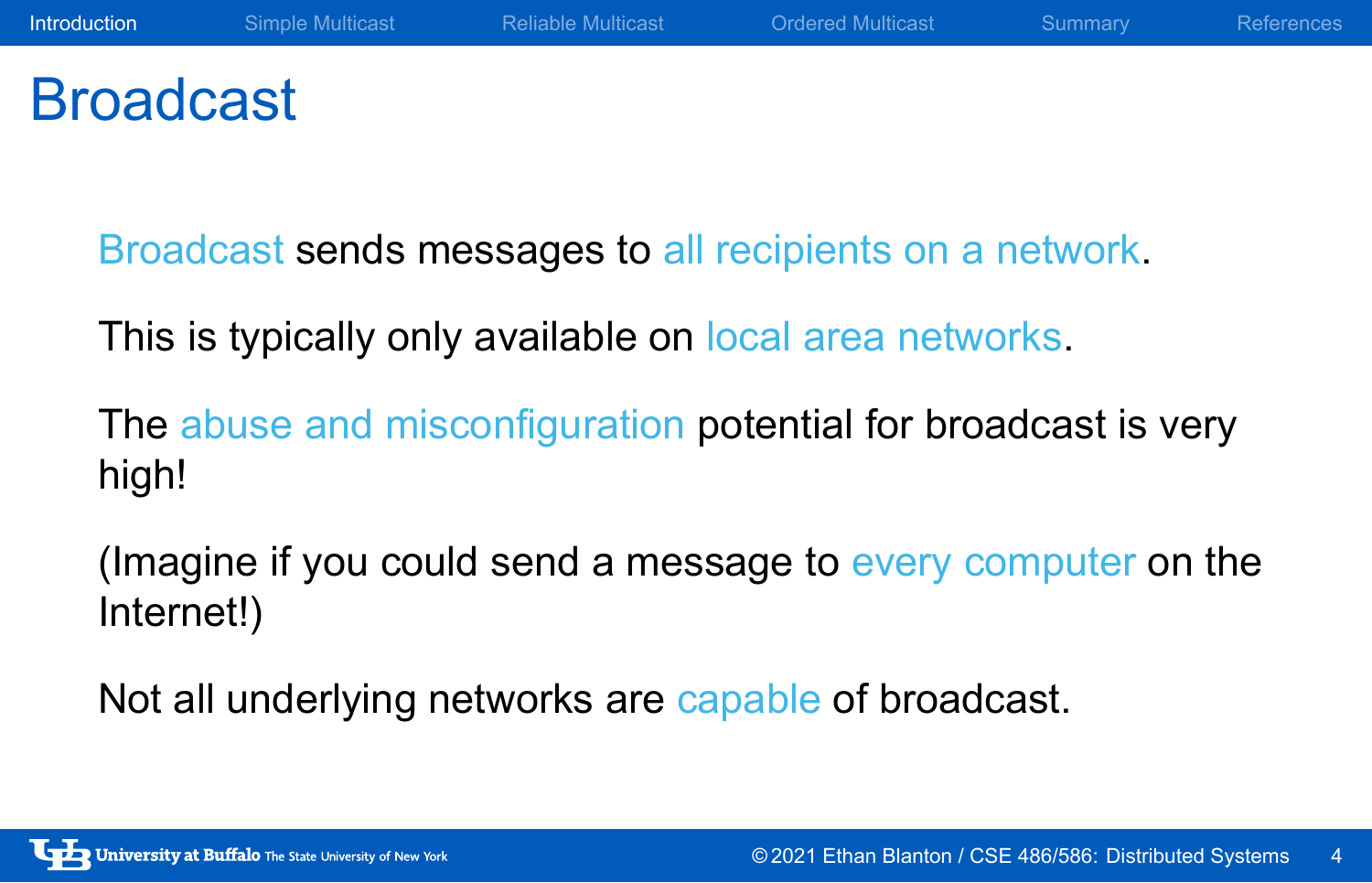## **Multicast**

Then there is something in between: group multicast.

Multicast sends a single message to more than one recipient.

Like broadcast, this works on local networks.

There is also Internet routed multicast! (But you probably can't use it.)

Multicast makes a lot of sense for distributed systems:

- $\blacksquare$  Not every system on the network is part of the system
- Maybe more than one of them is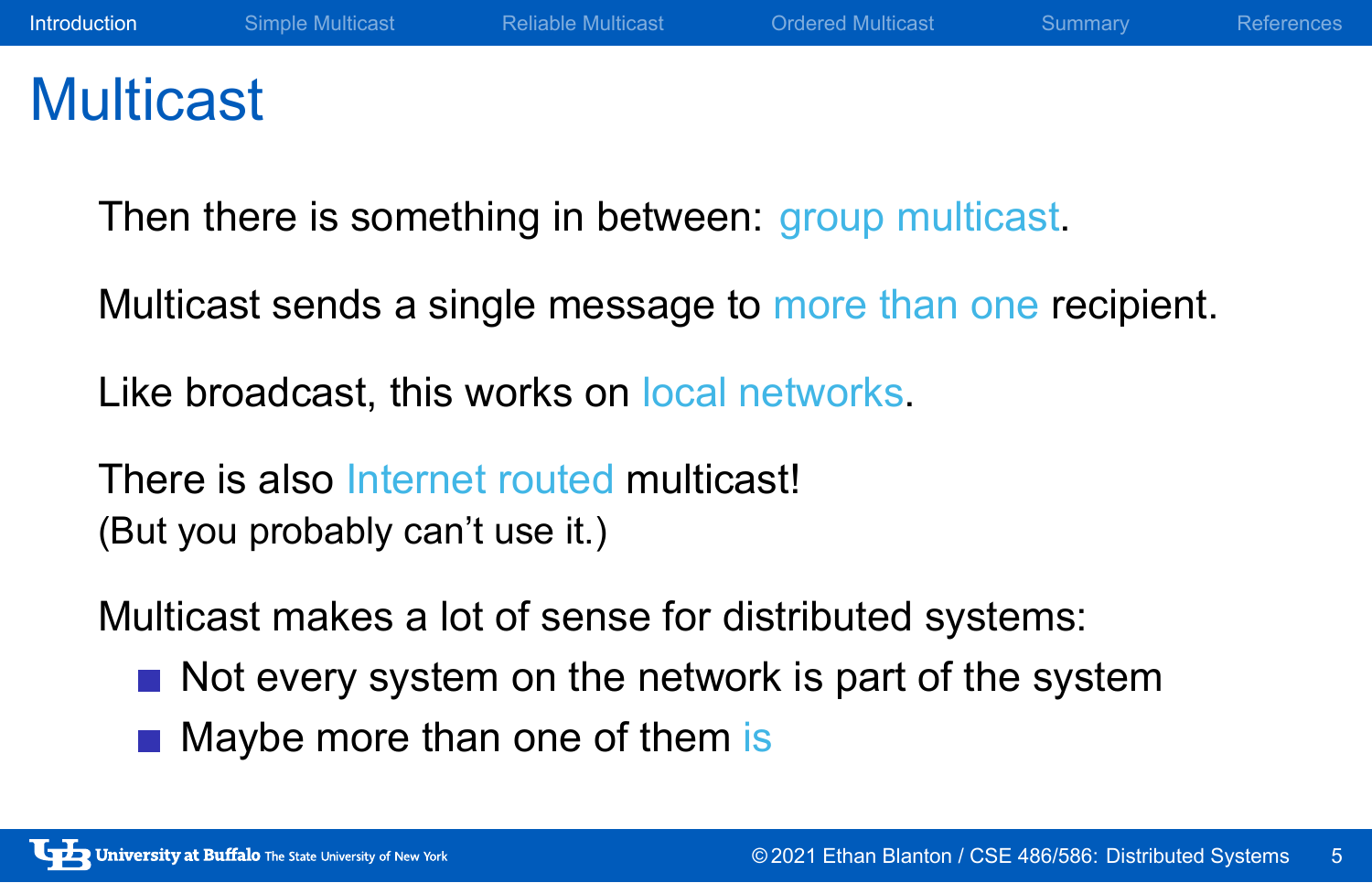## Emulating Broad- or Multicast

Broadcast and multicast can be emulated with unicast.

A process makes multiple unicast connections, one to each recipient.

**Introduction** Simple Multicast Reliable Multicast Ordered Multicast Summary References

It sends a unicast message on each connection.

This is more work for the sender.

It does not require specific assistance from the network!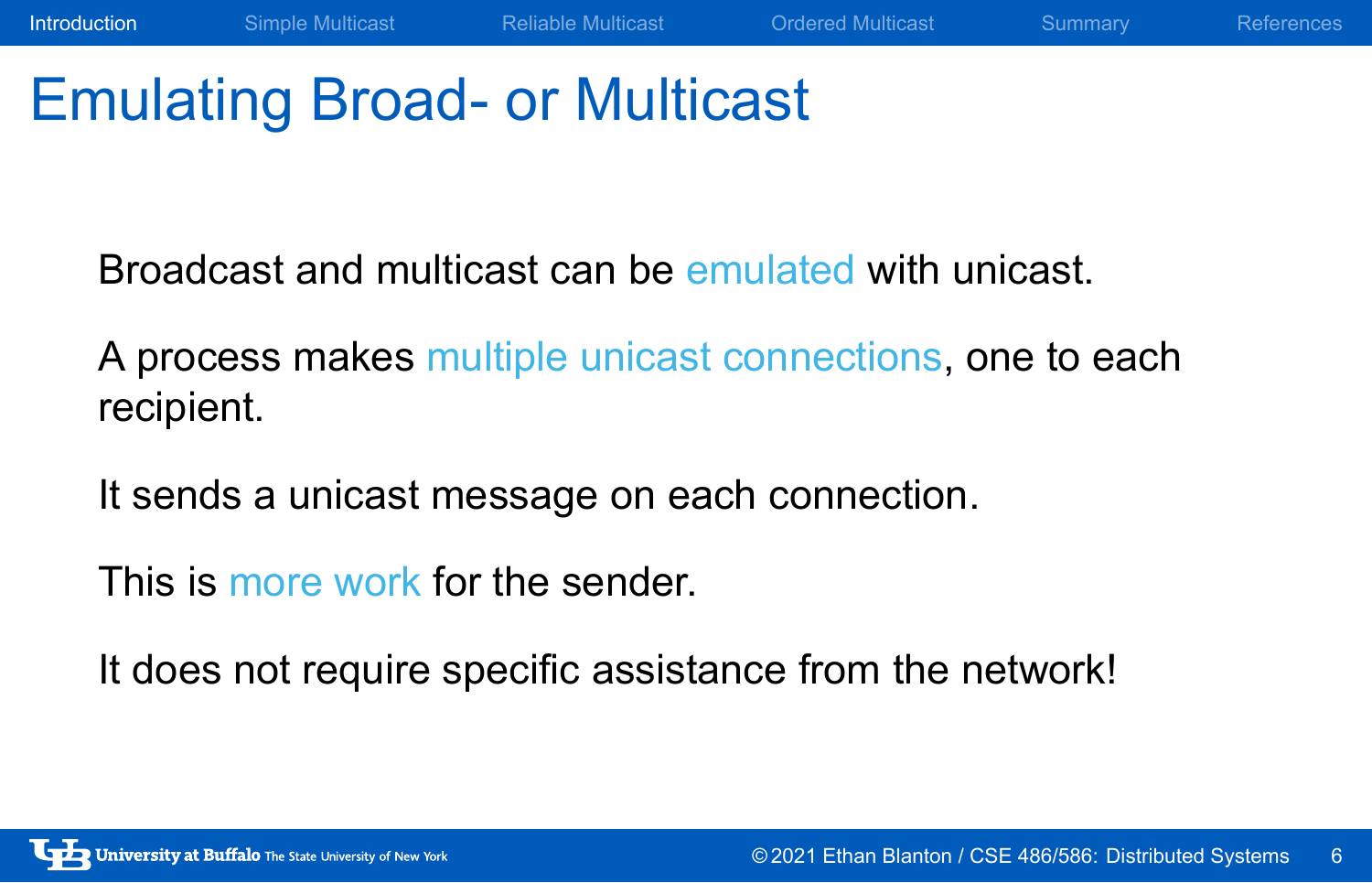## Multicast as a Service

Assume that the hosts  $g_0, \ldots, g_n$  are in a group *G*.

Hosts from *G* wish to send messages to all other hosts in *G*.

We will model group multicast as a service.

It has three operations:

- MSend(*m*, *G*): Send the message *m* to every host in *G*
- **MRecv(m): Receive the message** *m* **from the network**
- **Deliver(m):** Asynchronously deliver *m* to the application

Note that MRecv and Deliver are different steps!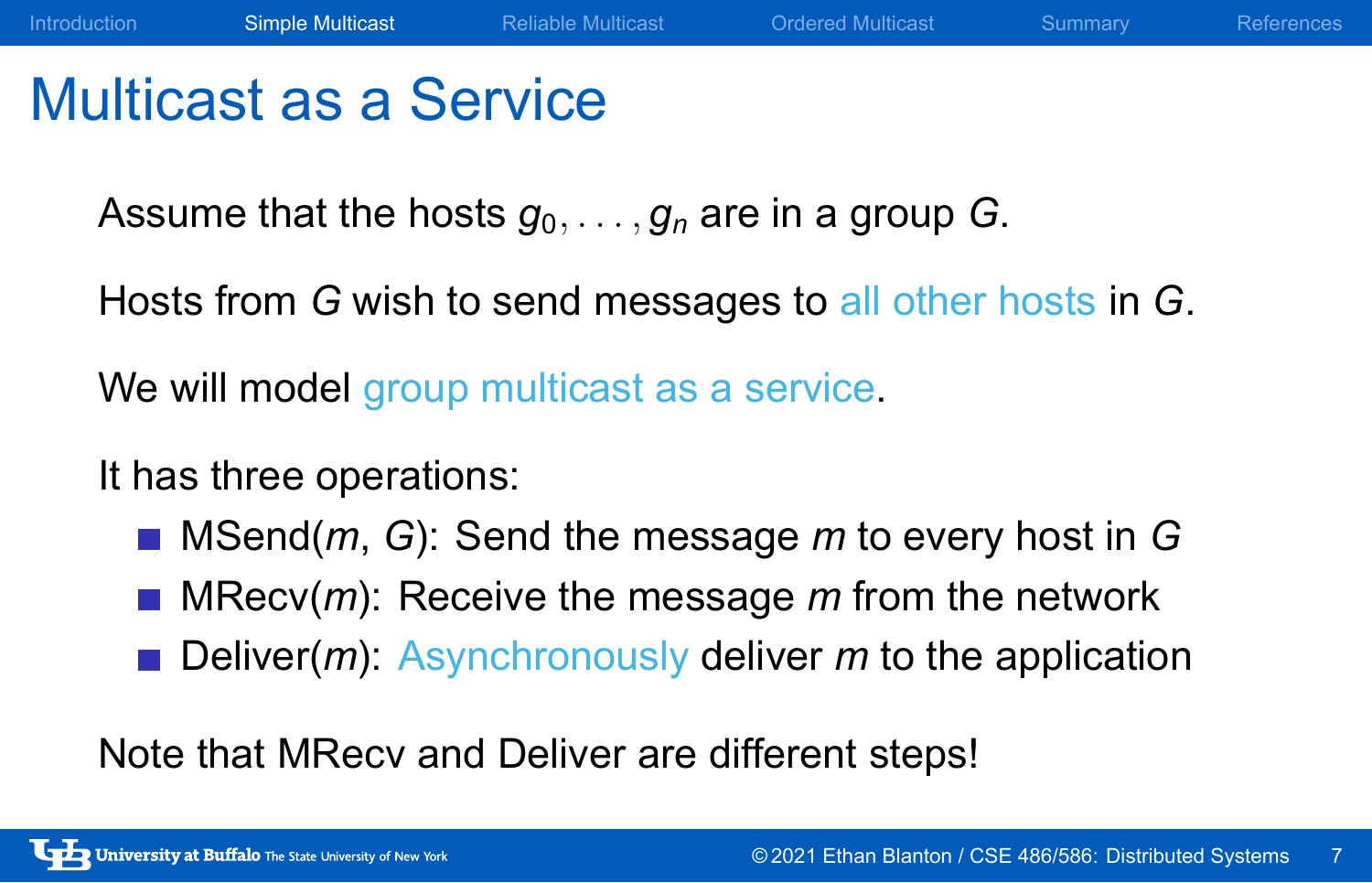# Simple Multicast from Unicast

A host can emulate multicast using unicast as follows:

Introduction **Simple Multicast** Reliable Multicast Ordered Multicast Summary References

MSend(*m*, *G*): for each  $g_i \in G$ : Send(*m*, *gi*)

MRecv(*m*): Deliver(*m*)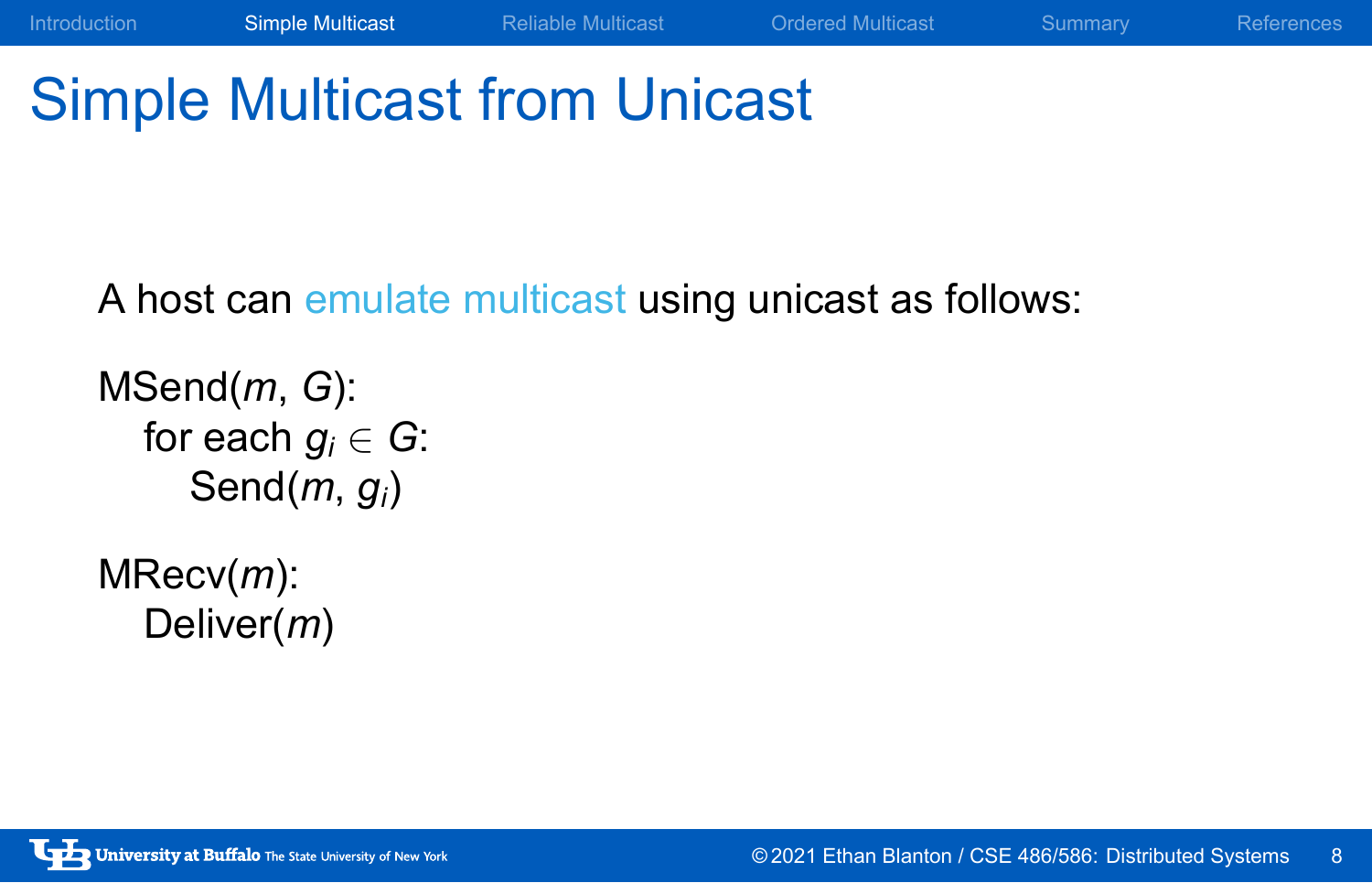



 $g_0$  issues MSend( $m_0$ , G)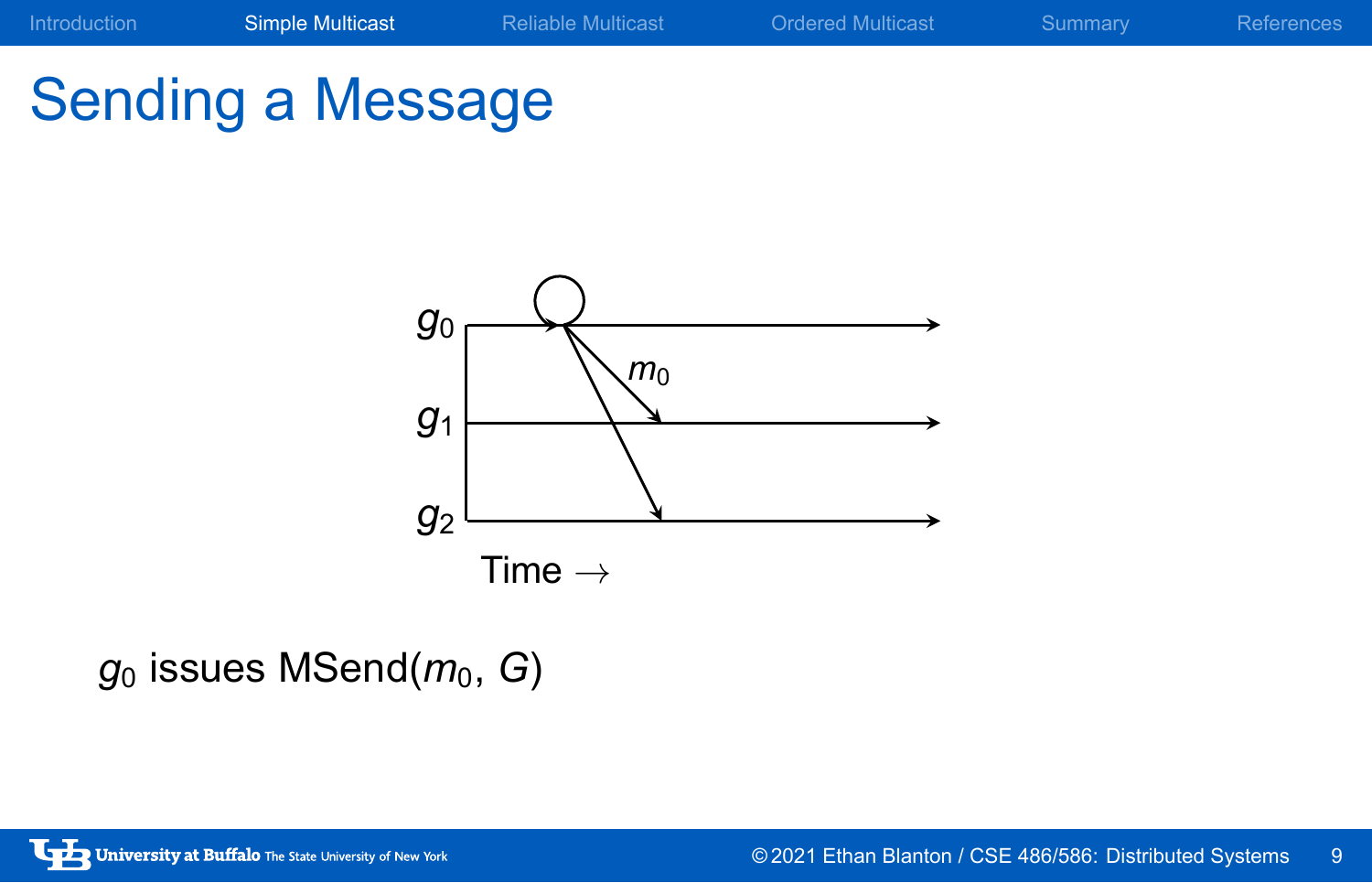



 $g_1$  issues MSend( $m_1$ , *G*) but fails before sending to  $g_0$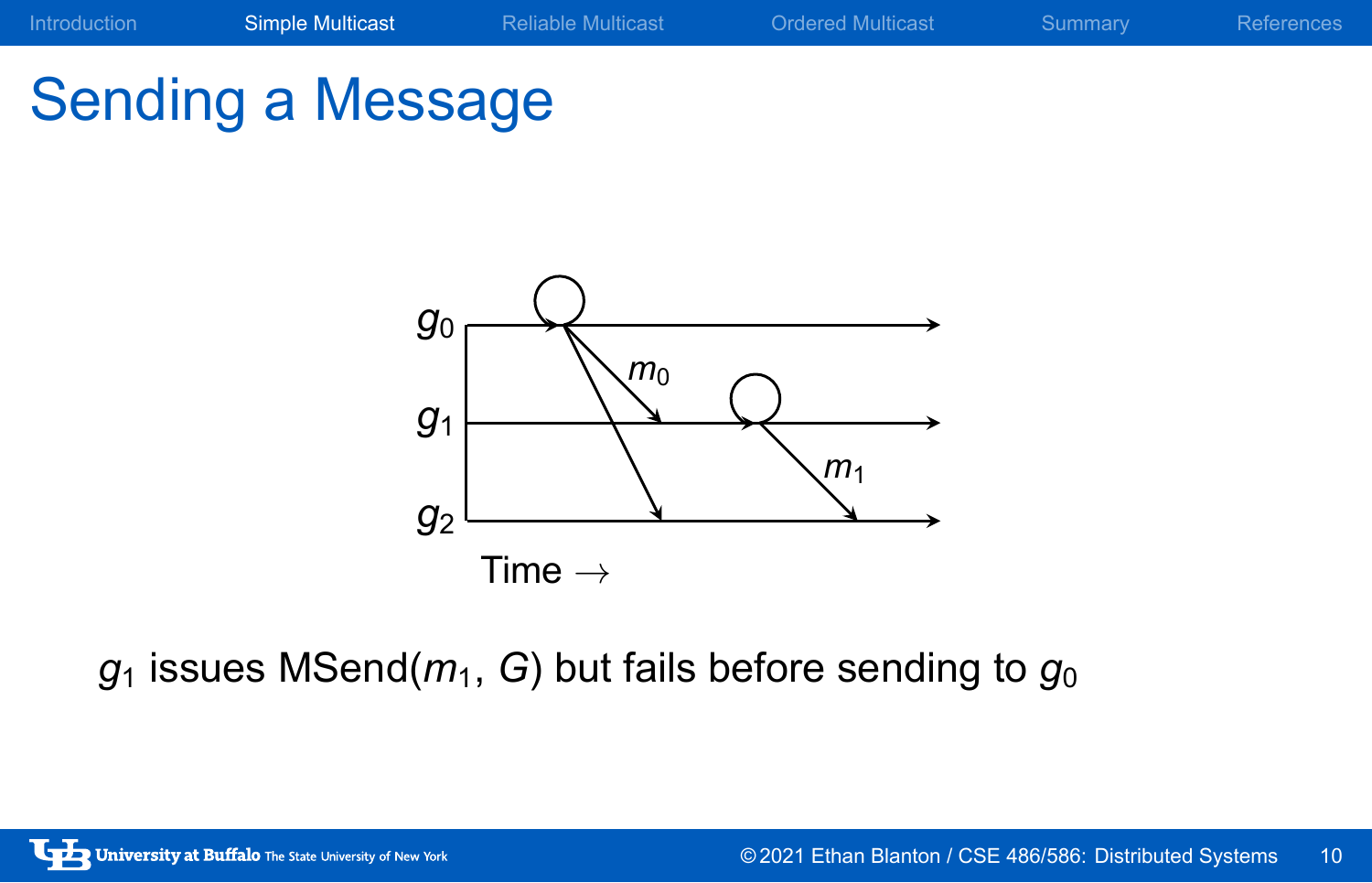# Simple Multicast Properties

What are the properties of this multicast?

Cost:

*|G|* messages to send to *|G|* hosts

Reliability:

 $\blacksquare$  If the sender does not fail, the messages are delivered

Introduction Simple Multicast Reliable Multicast Ordered Multicast Summary References

How does this seem?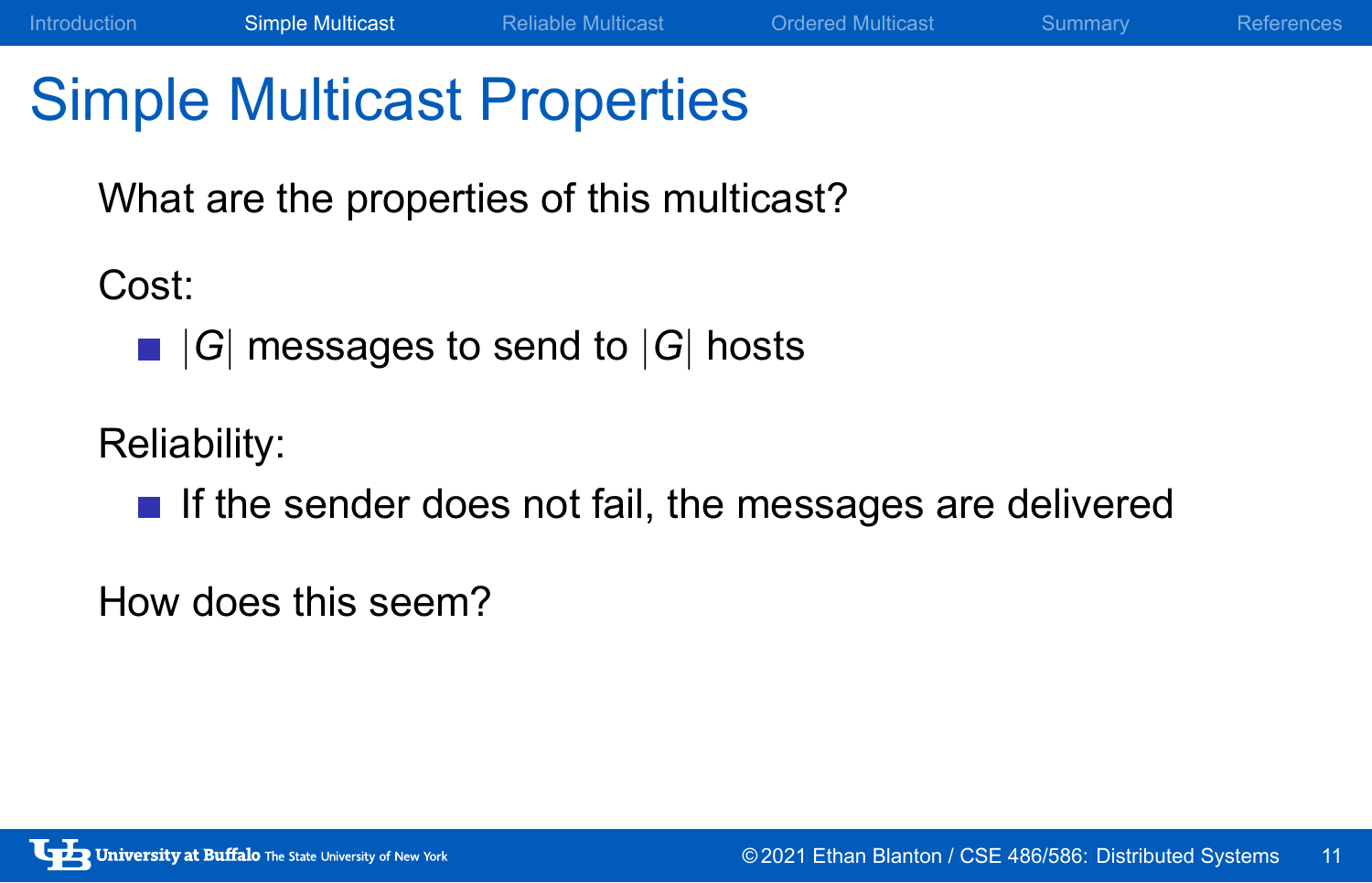## Simple Multicast Properties

What are the properties of this multicast?

Cost:

*|G|* messages to send to *|G|* hosts

Reliability:

 $\blacksquare$  If the sender does not fail, the messages are delivered

Introduction Simple Multicast Reliable Multicast Ordered Multicast Summary References

How does this seem?

Cost: great! Reliability: could be better...

We will use MSend and MRecv to build more reliable protocols.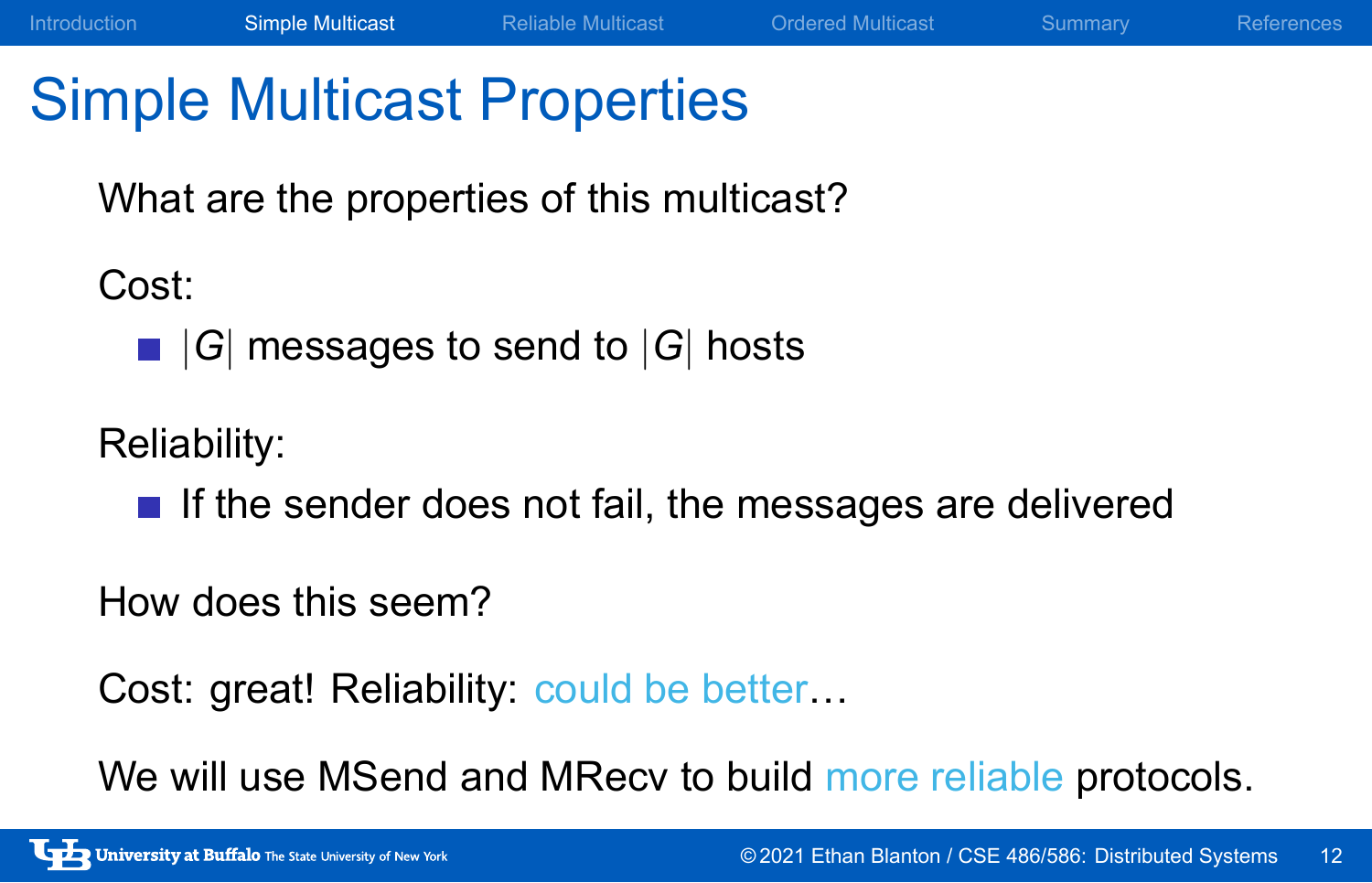## Building Reliable Multicast

We can build a reliable multicast using MSend and Deliver.

This multicast ensures that if any process receives a message, all processes receive the message.

We define two new primitives in terms of simple multicast:

R\_MCast(*m*, *G*): MSend(*m*, *G*)

R\_MRecv(*m*): if *m* has not previously been received: MSend(*m*, *G*) Deliver(*m*)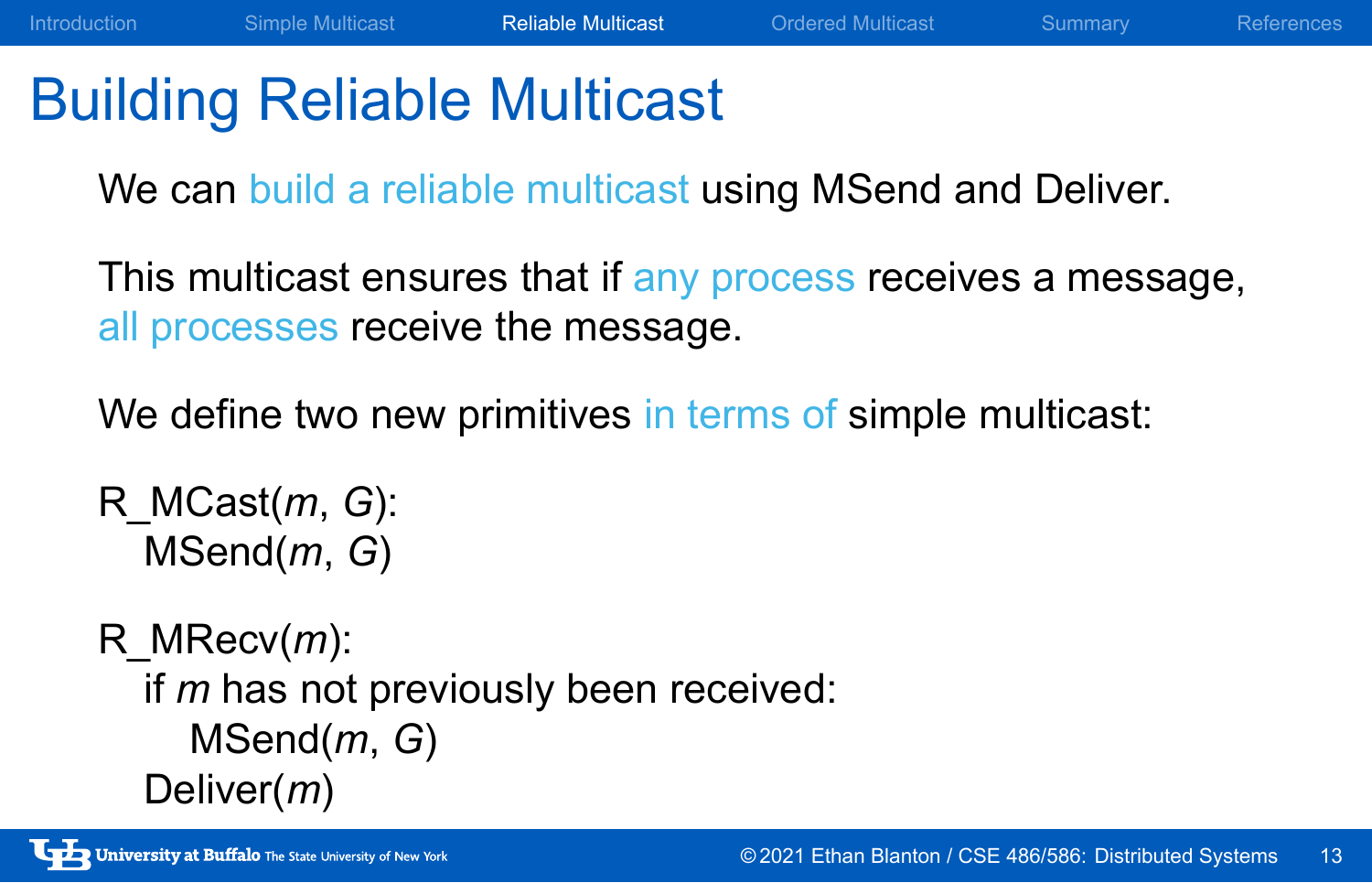# Reliable Multicast Requirements

The receive rule requires message identification.

Unique identifiers can solve this:

- Globally unique (such as content addressing)
- Locally unique (each process  $g_i \in G$  keeps a counter)

Introduction Simple Multicast Reliable Multicast Ordered Multicast Summary References

This each process delivers a message at most once.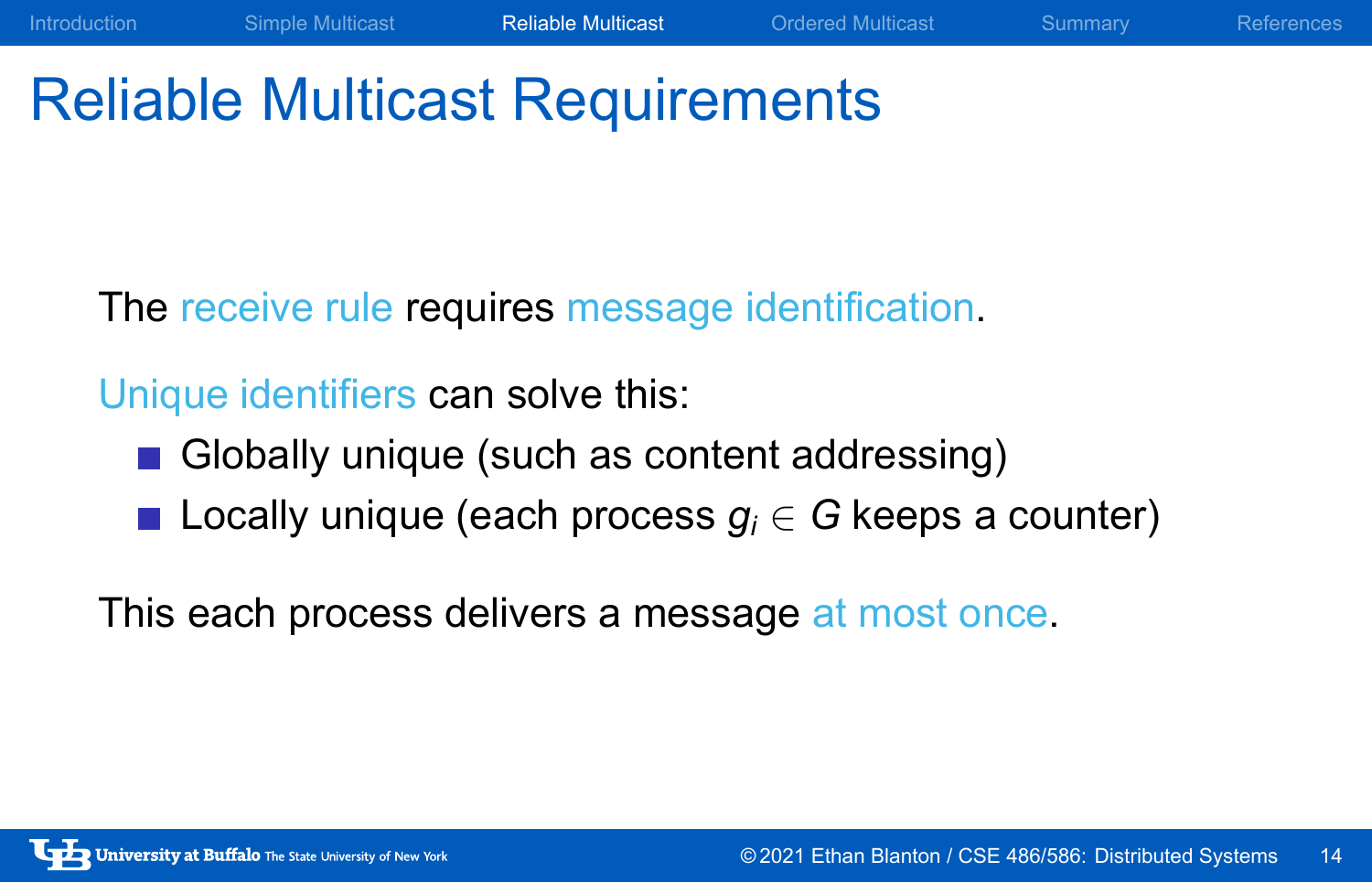# Sending a Message



 $g_0$  issues R\_MCast( $m_0$ , G)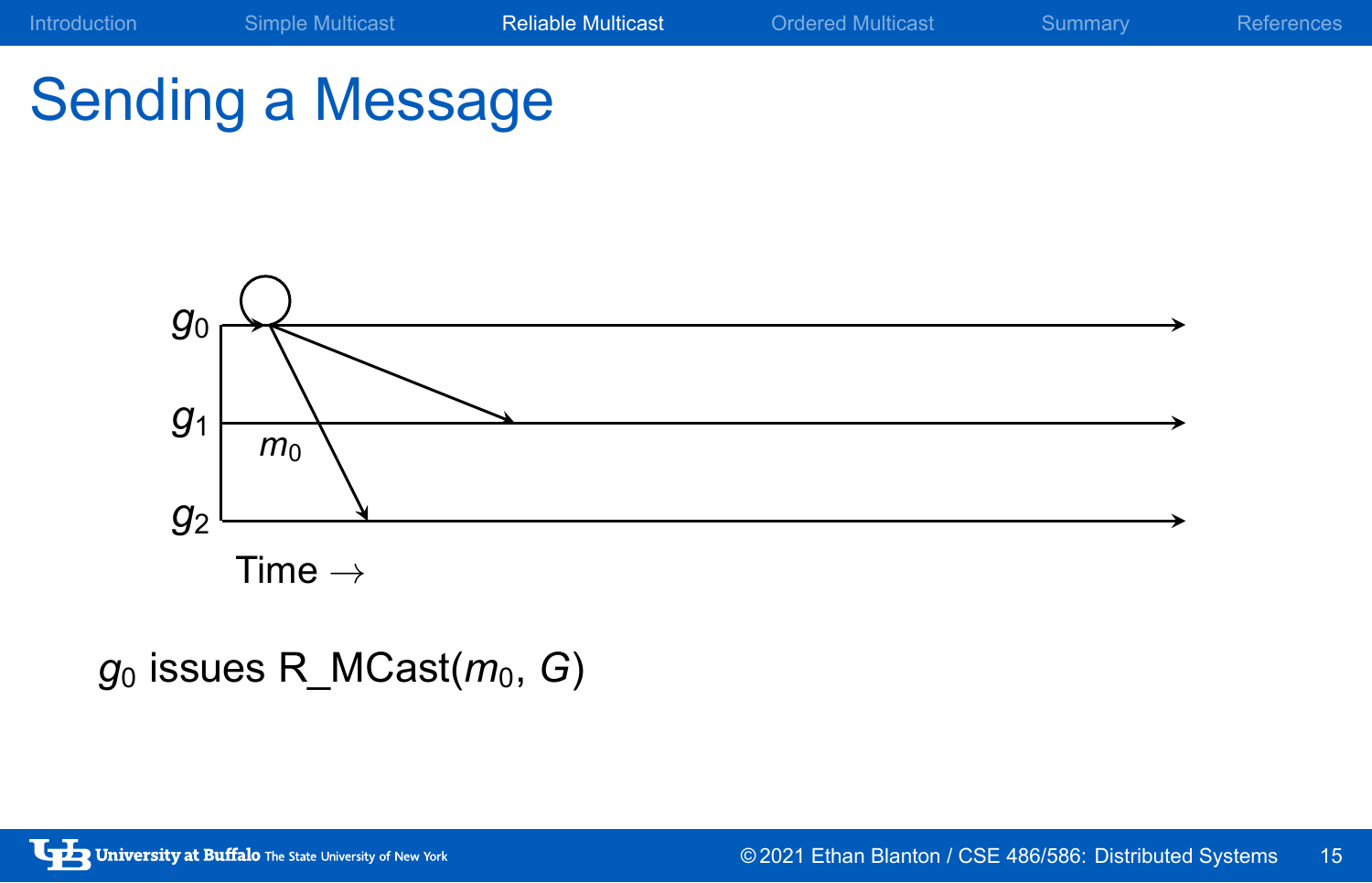# Sending a Message



*g*<sup>2</sup> processes R\_MRecv(*m*0) and issues R\_MCast(*m*0, *G*)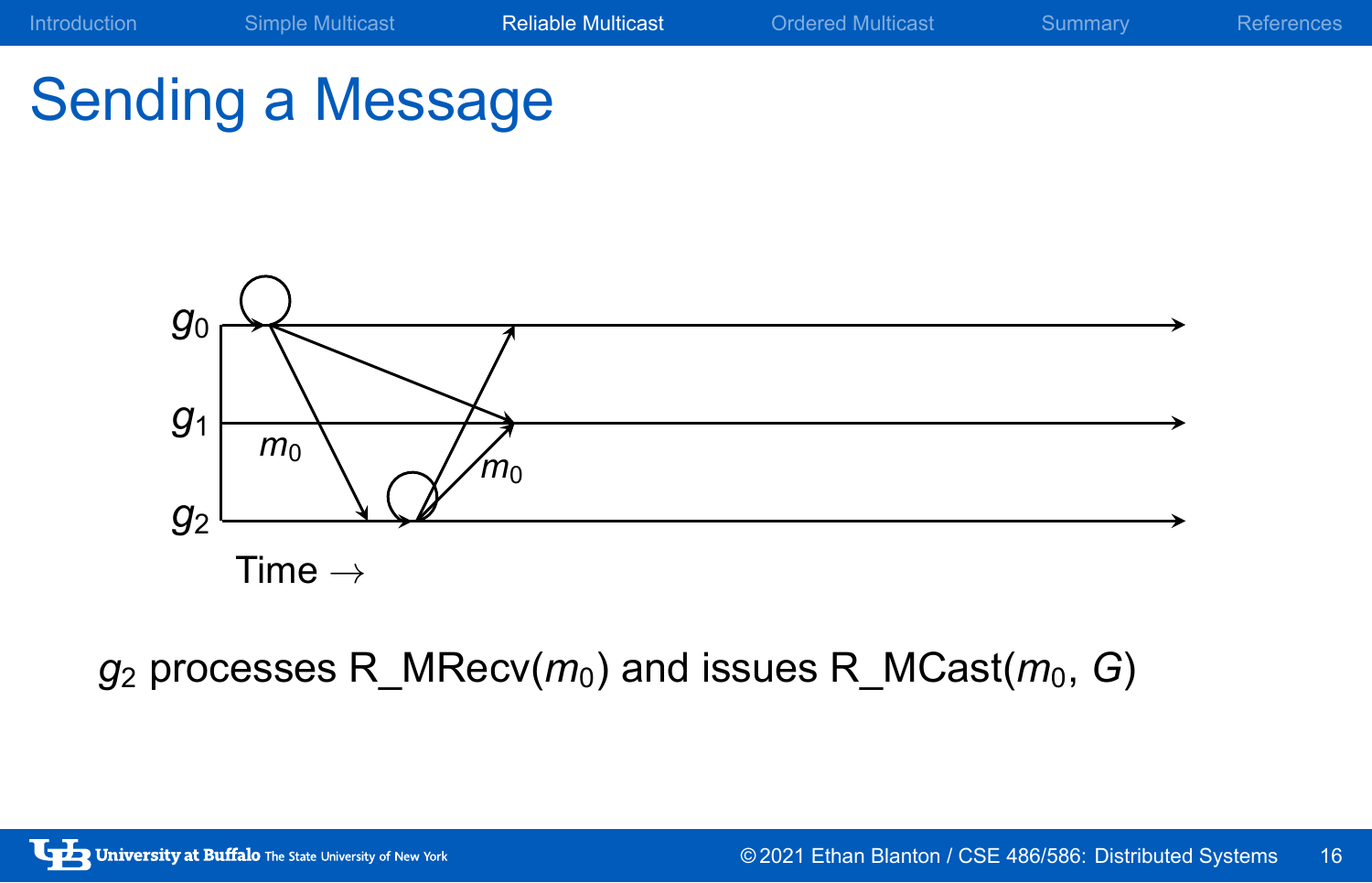# Sending a Message



*g*<sup>1</sup> processes R\_MRecv(*m*0) and issues R\_MCast(*m*0, *G*)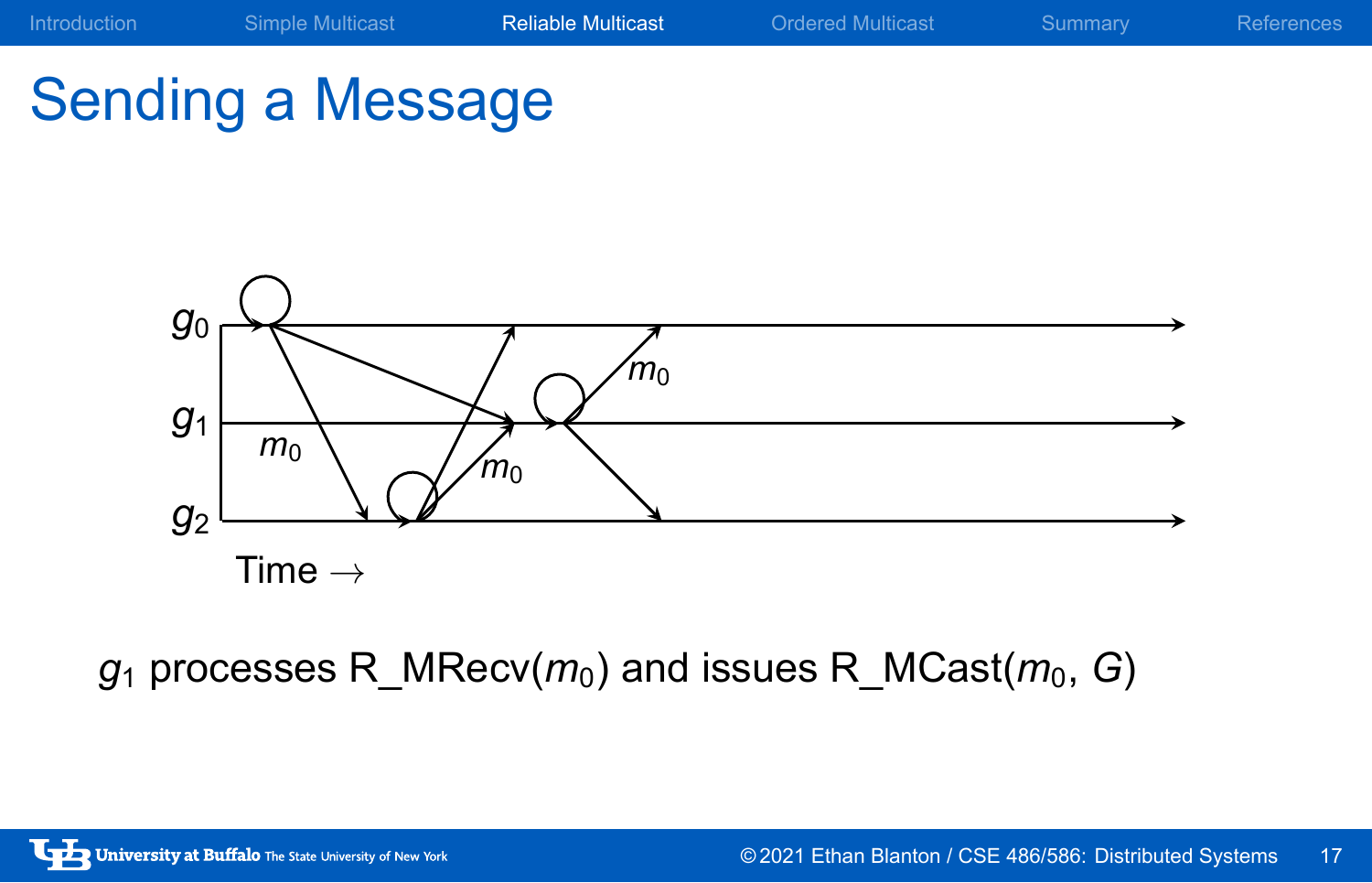

*g*<sup>0</sup> issues R\_MCast(*m*1, *G*) but fails before sending to *g*<sup>1</sup>

Sending a Message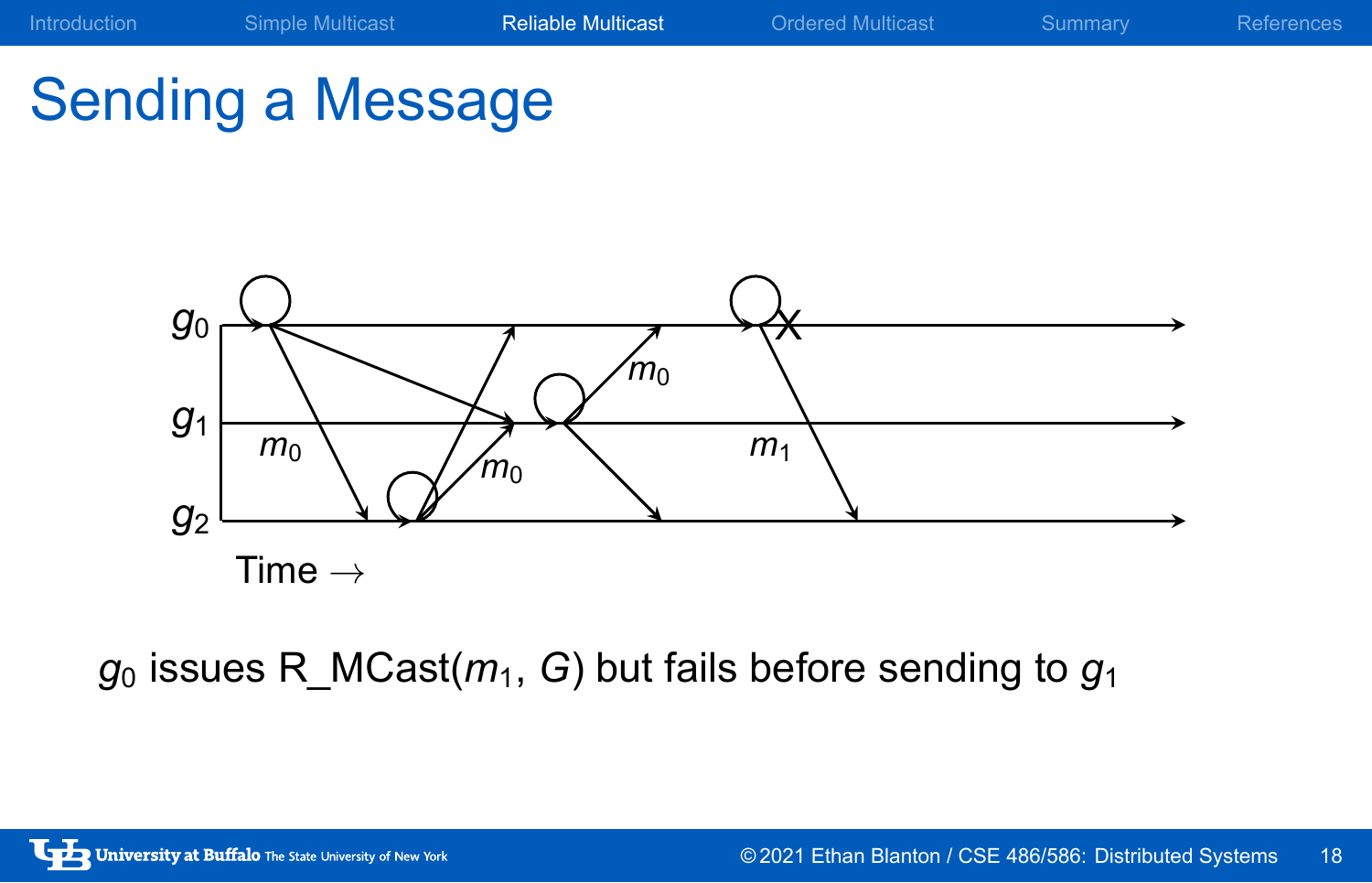

*g*<sup>2</sup> processes R\_MRecv(*m*1) and issues R\_MCast(*m*1, *G*)

Sending a Message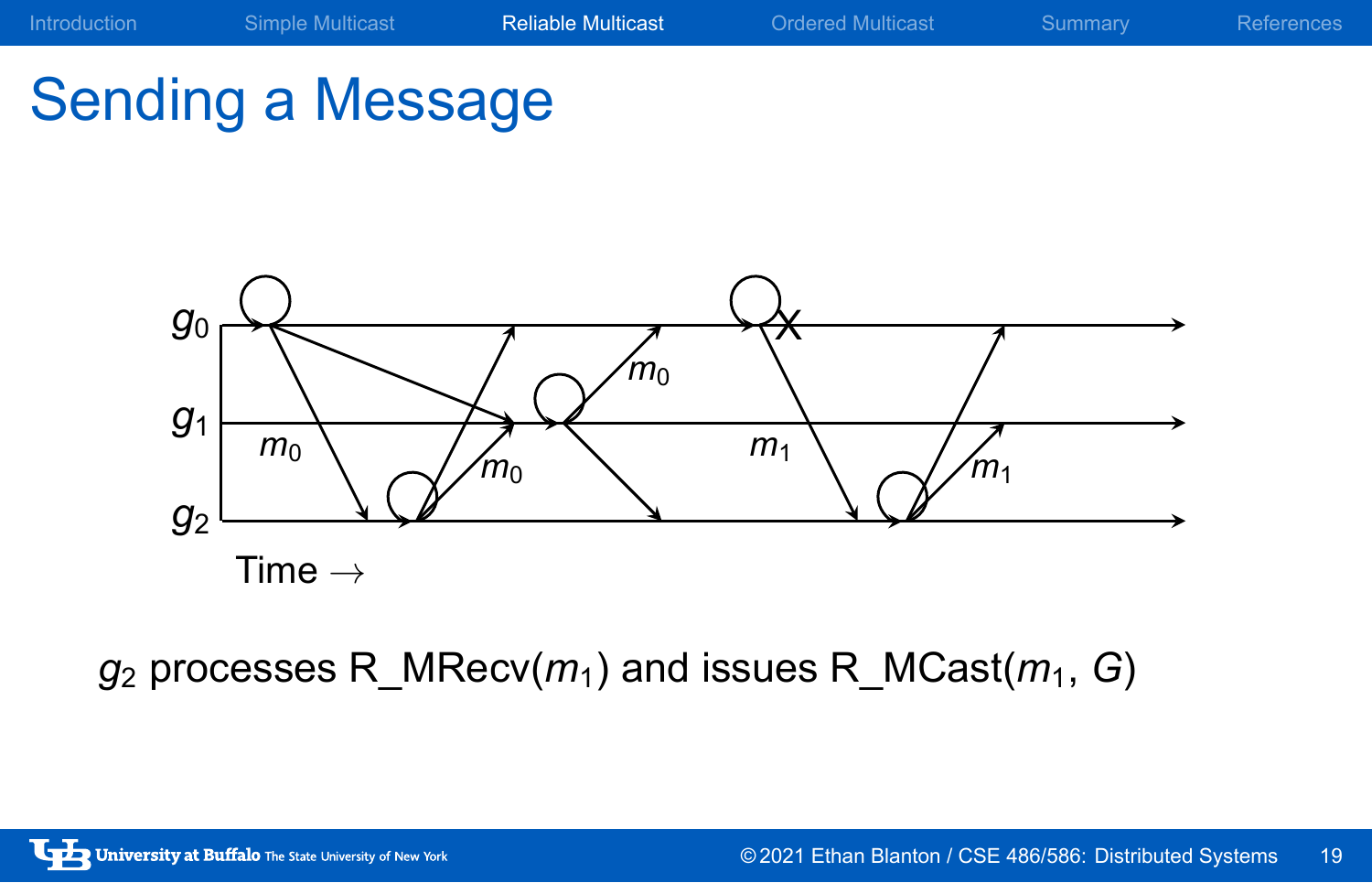

*g*<sup>1</sup> processes R\_MRecv(*m*1) and issues R\_MCast(*m*1, *G*)

Sending a Message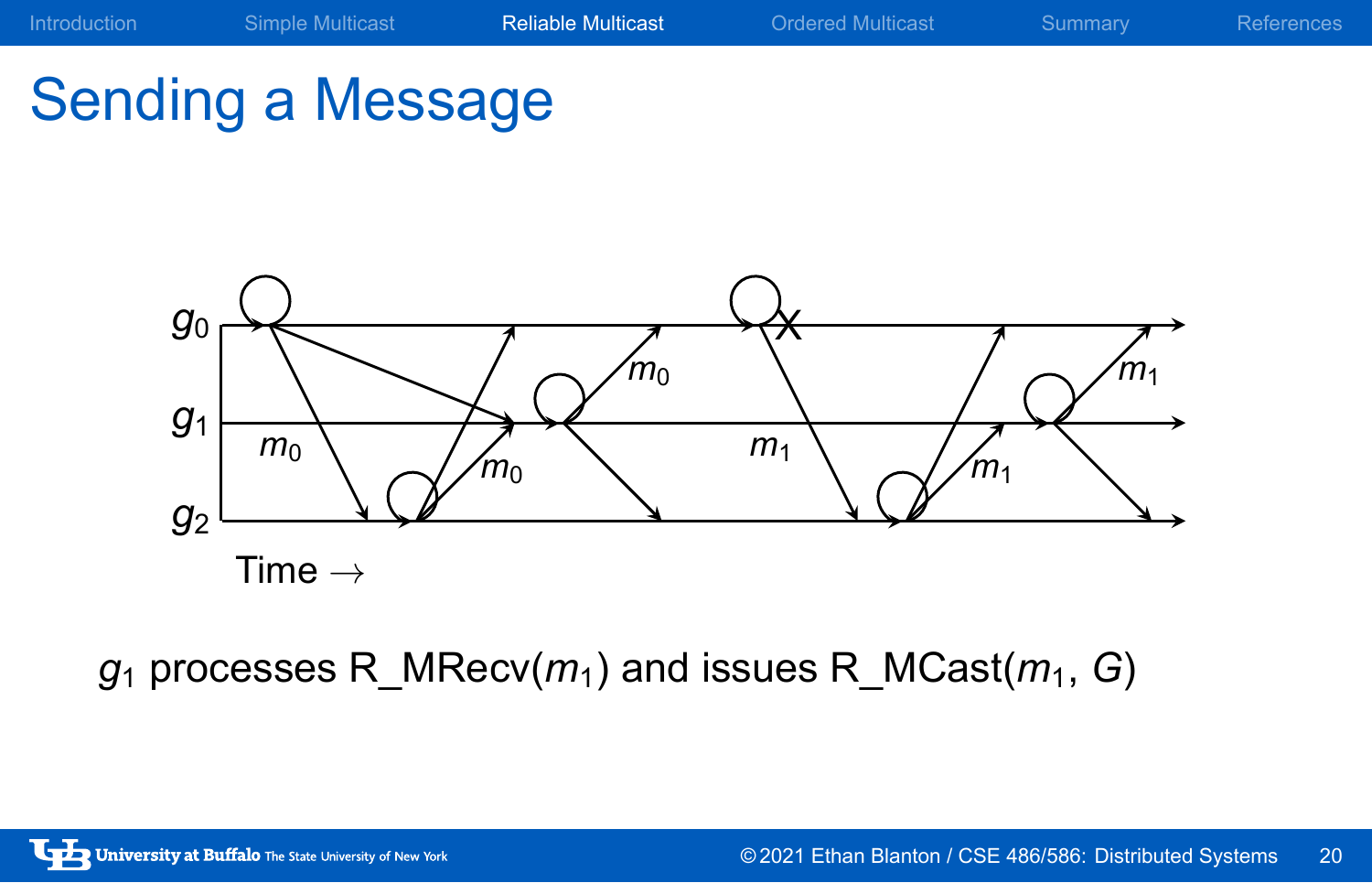## Reliable Multicast Properties

### Cost:

- **Much more expensive than simple multicast!**
- *O*(*|G|* 2 ) messages are sent.

### Reliability:

**If any receiver does not fail, all non-failed receivers receive** the message.

Introduction Simple Multicast Reliable Multicast Ordered Multicast Summary References

If the cost can be borne, the benefit is agreement on what was received.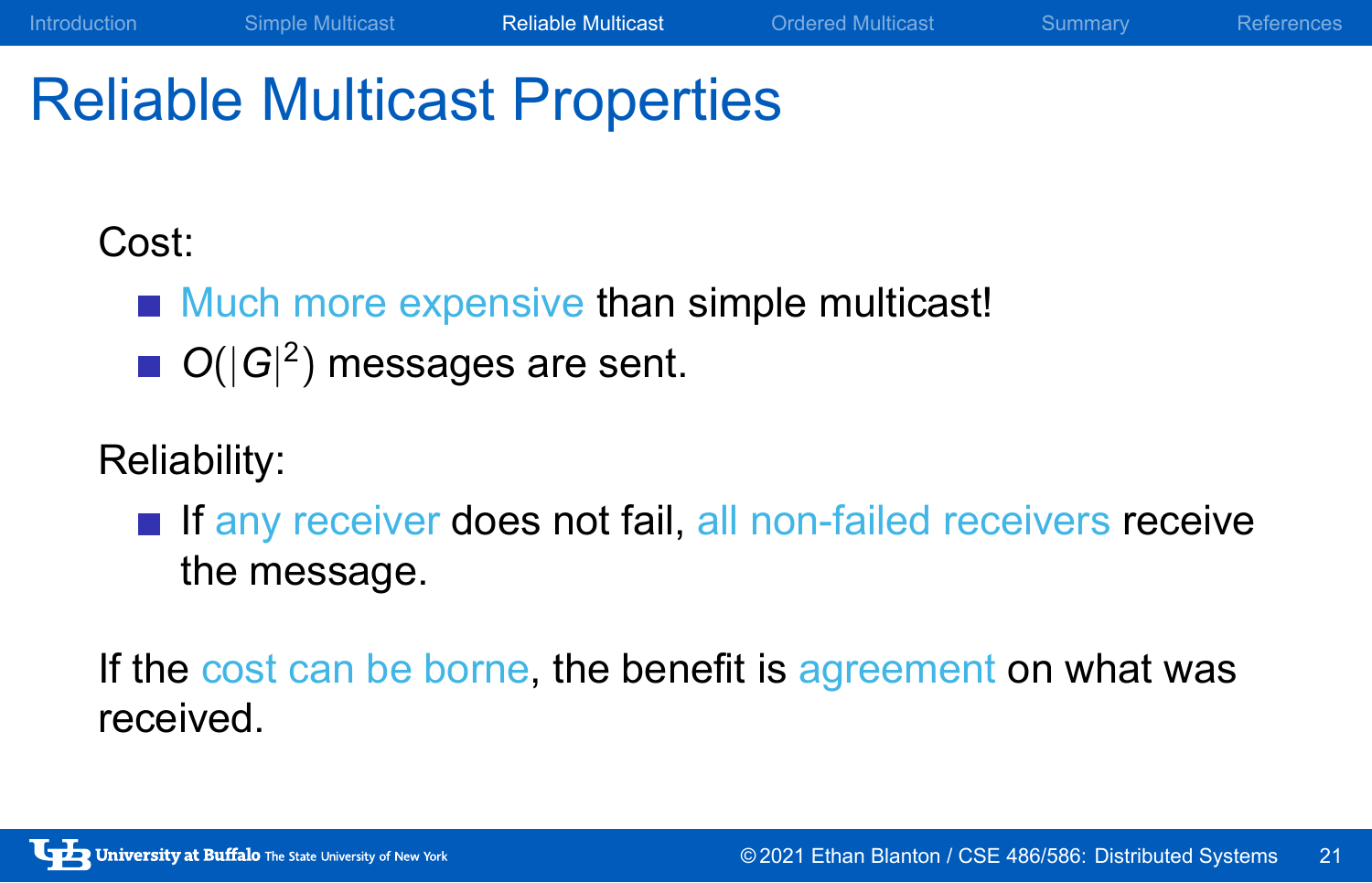# Ordering Messages

There is value to ordering multicast messages.

There are three meaningful orderings for message delivery:

- **First-in-First-out (FIFO)**
- **■** Causal
- Total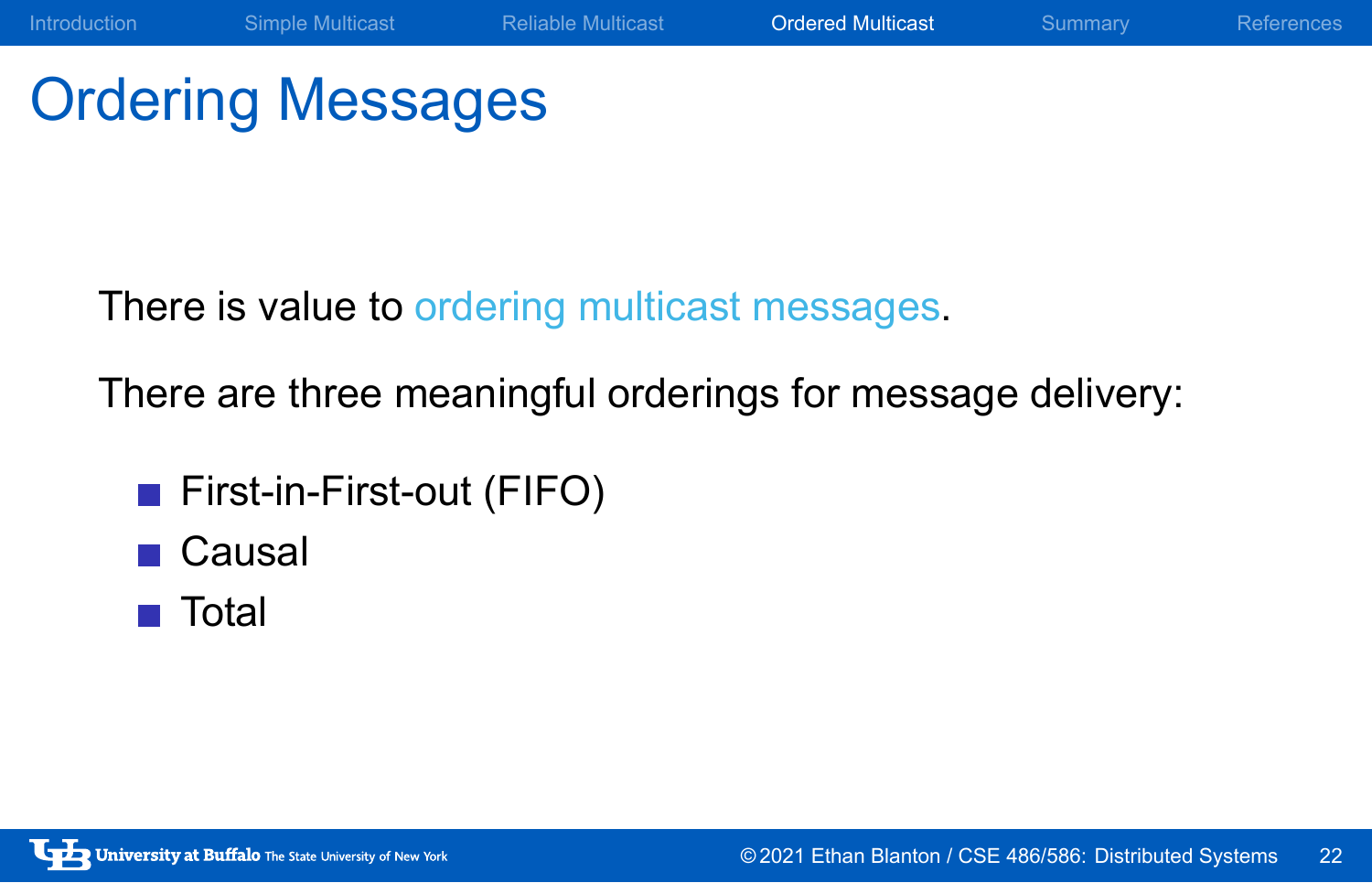# FIFO Ordering

FIFO ordering preserves the message order from each process.

Messages from different processes may be reordered, however.

Formally:

If a process *p* sends *m* followed by *m′* , then every correct process that delivers *m* must have already delivered *m′* .

Remember that Chandy-Lamport snapshots required FIFO delivery.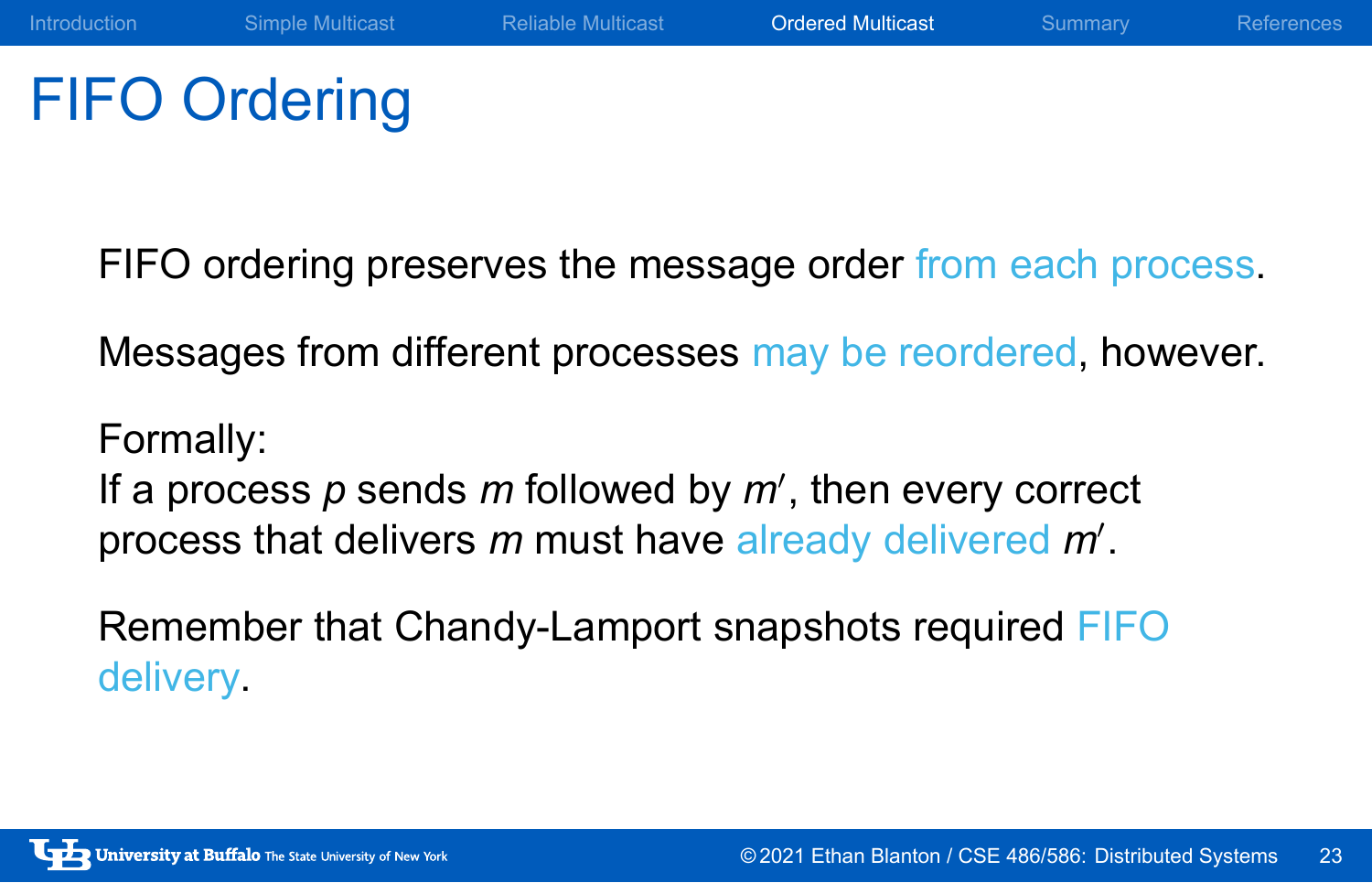## Causal Ordering

Causal ordering preserves the causal relationship between messages.

This is like Lamport clocks [2] or vector clocks [3].

Formally:

If MSend(*m*, *G*) *→* MSend(*m′* , *G*), then every correct process that delivers *m′* must have already delivered *m′* .

Causal ordering implies FIFO ordering.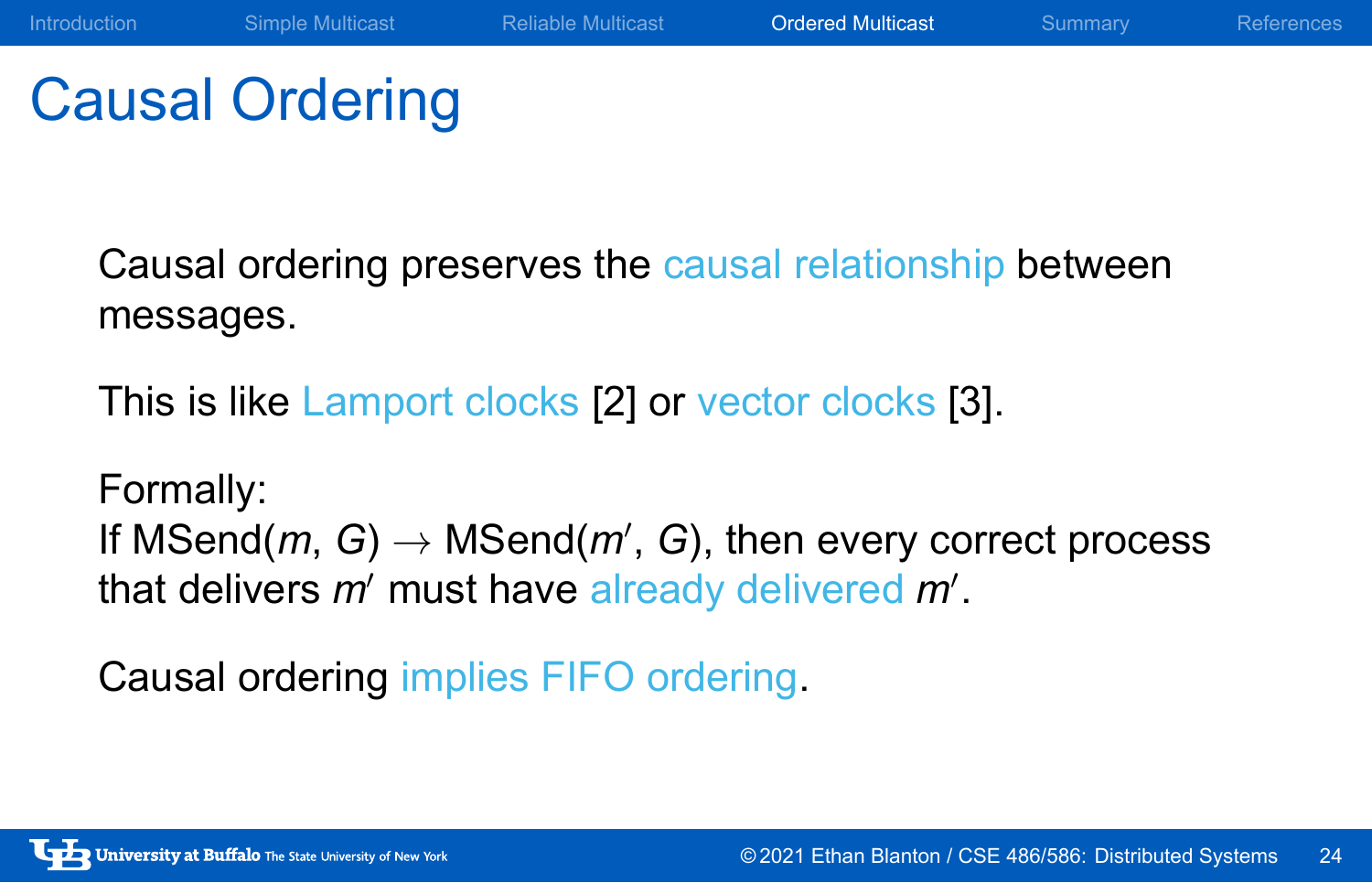# Total Ordering

Total ordering preserves the order of all messages across all processes.

### Formally:

If any correct process delivers *m* before *m′* , then every correct process that delivers *m′* must have already delivered *m*.

Total ordering does not imply causal ordering!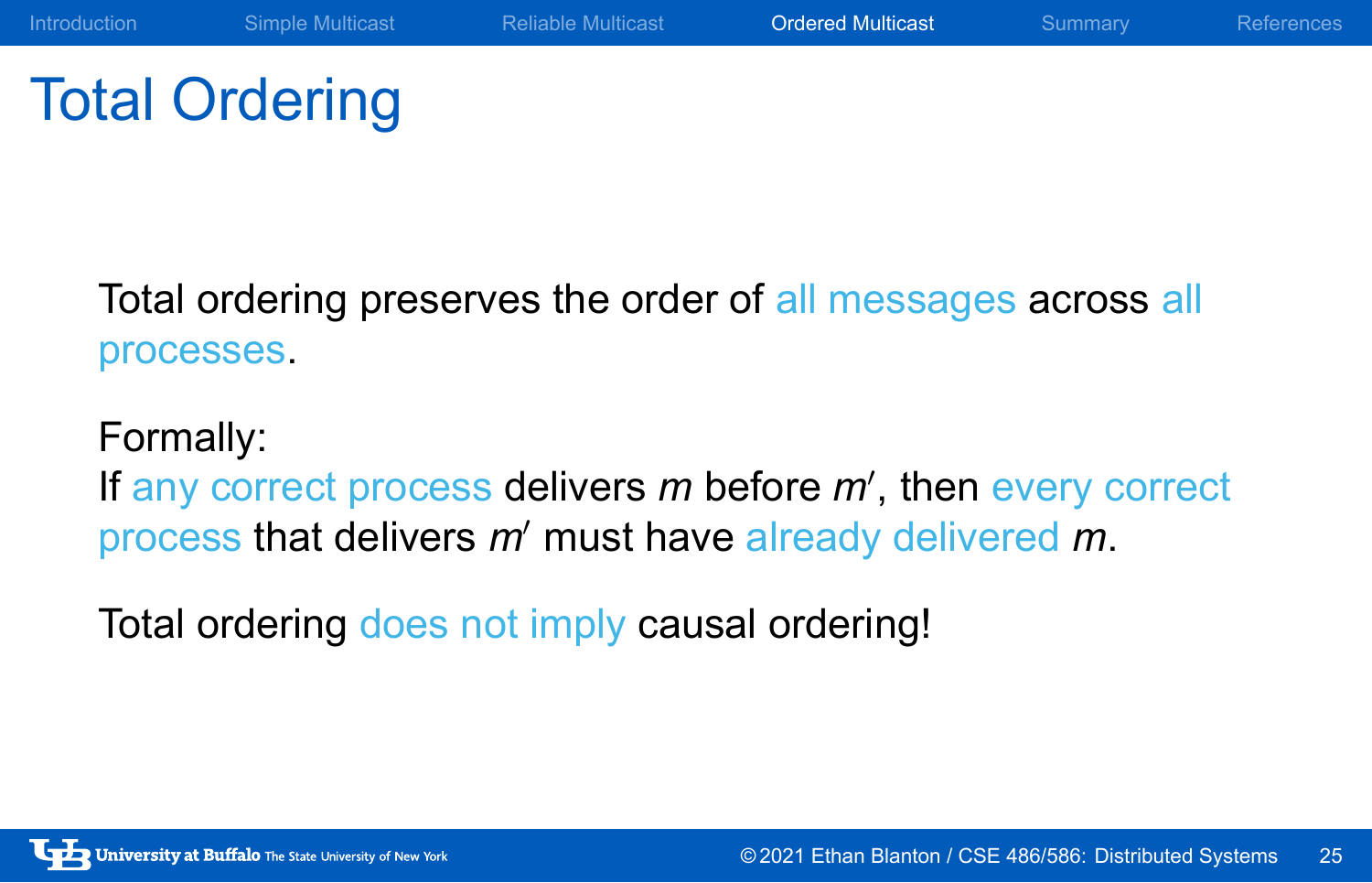# Observations on FIFO Ordering

Note that TCP connections preserve FIFO ordering.

This is only true for messages sent on the same connection.

Introduction Simple Multicast Reliable Multicast Ordered Multicast Summary References

Multicast messaging often uses UDP.

This is because TCP handshakes are expensive.

Similar techniques to reliable multicast or TCP sequence numbers can be used.

Note that this requires a receive buffer and queuing!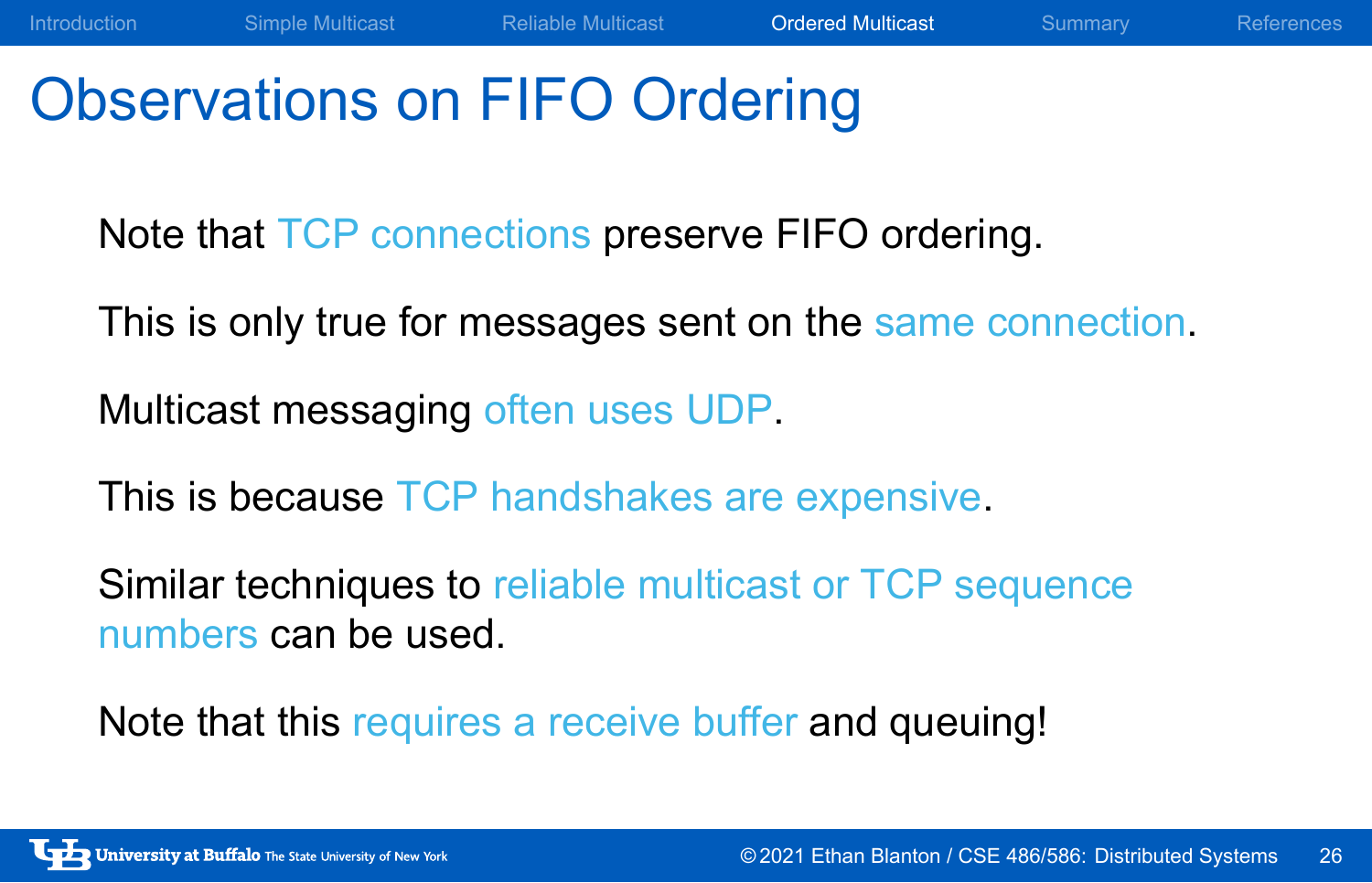*p*<sup>3</sup> queue:

 $\sum_{1,1}$ 

# FIFO Sequence

*p*1

*⟨*1*,* 0*,* 0*⟩*

 $m_{1,1}$ 

Time *→*

*p*2

*p*3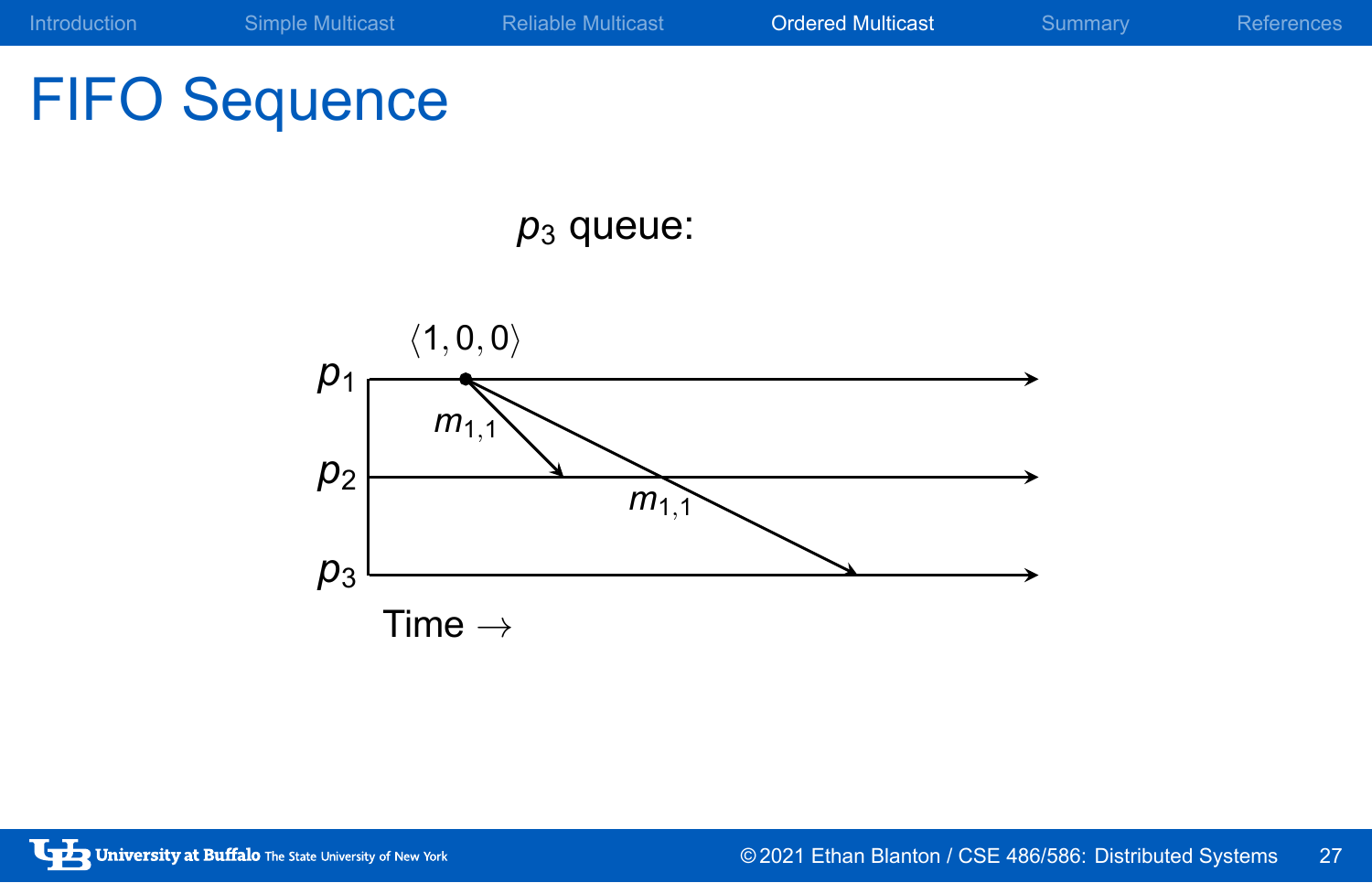# FIFO Sequence



Process  $p_2$  can immediately deliver  $m_{1,1}$  as it is in-order from  $p_1$ .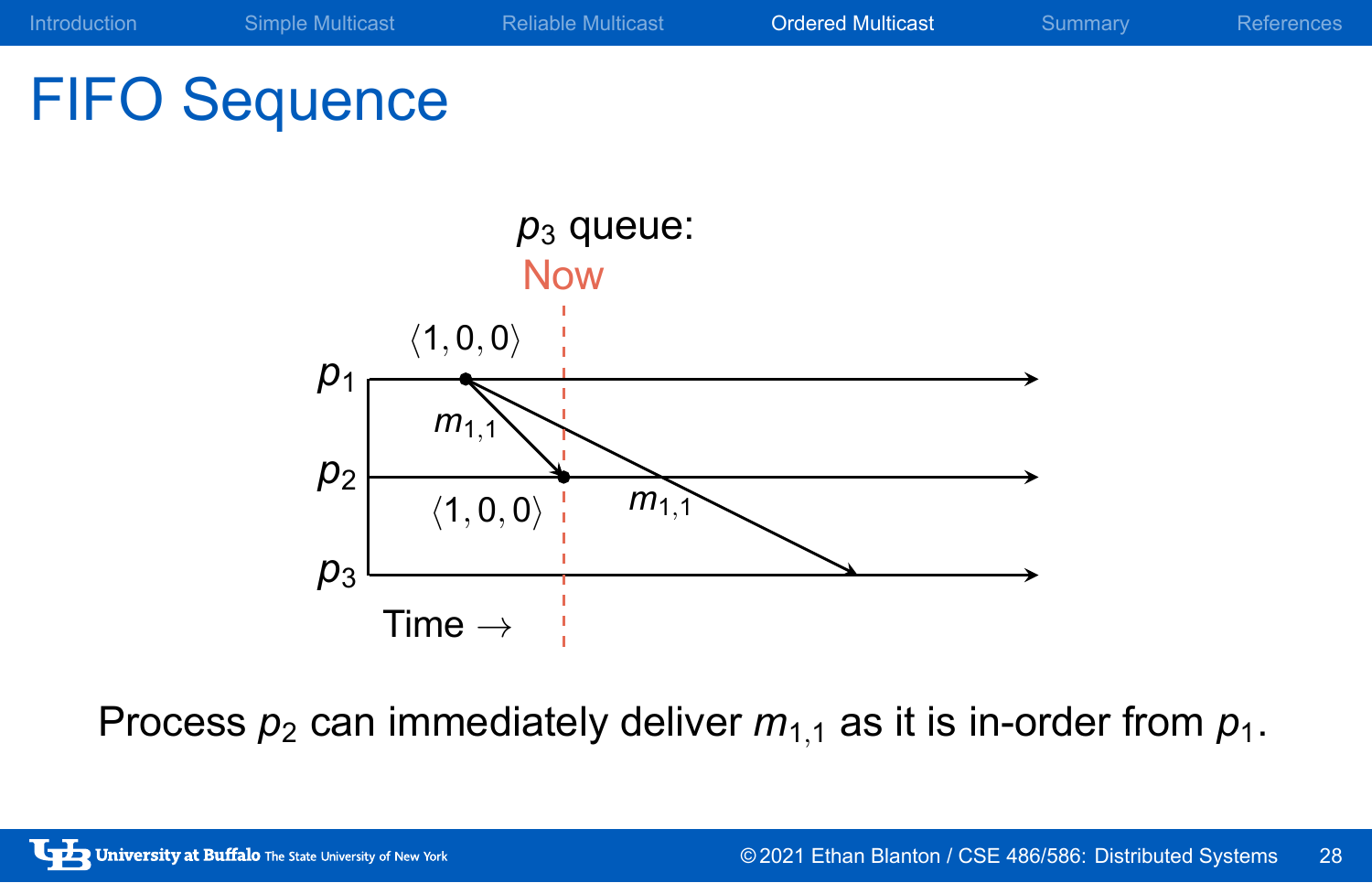# FIFO Sequence

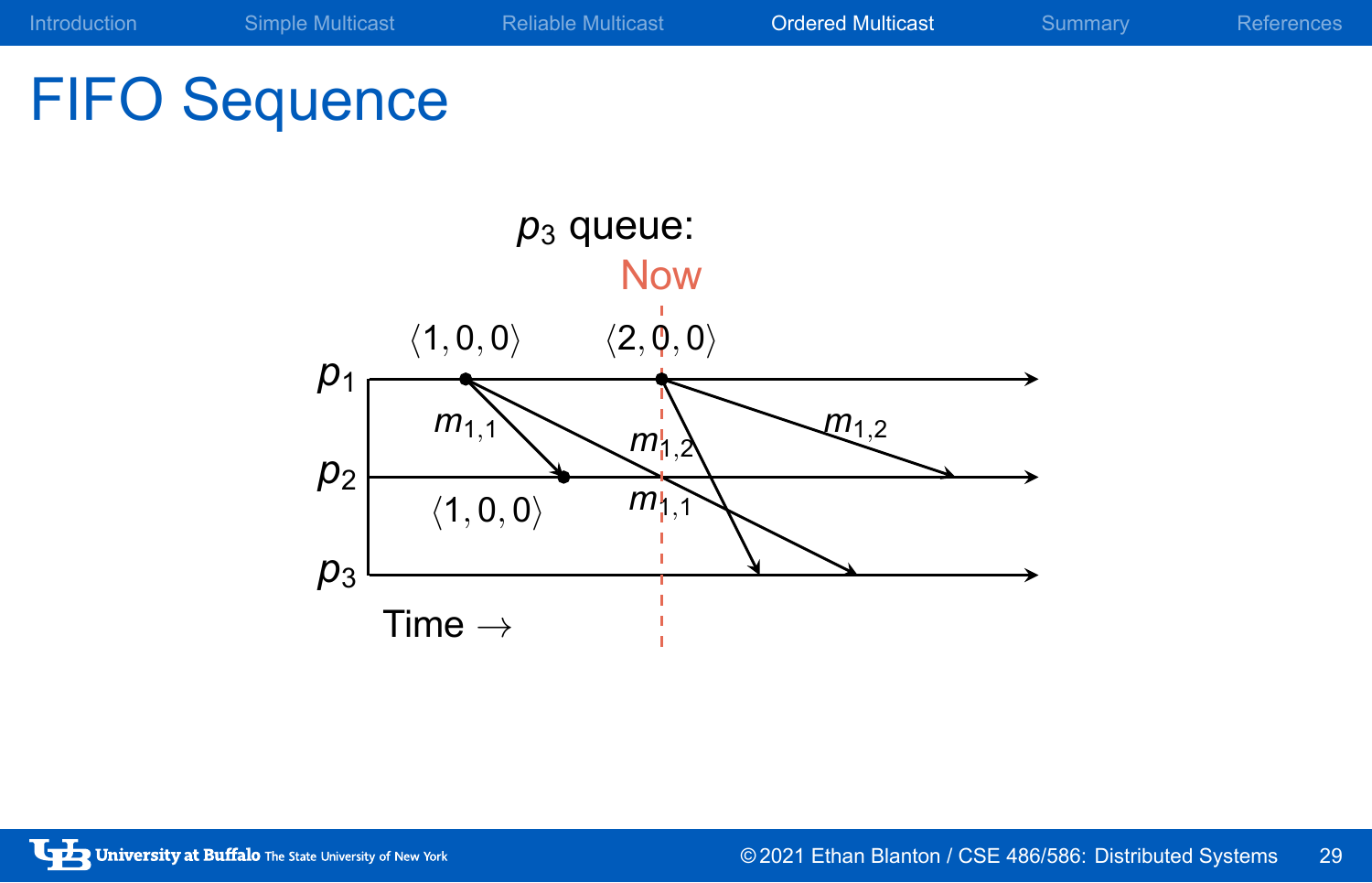# FIFO Sequence



Process  $p_3$  cannot deliver  $m_{1,2}$  as it is waiting for  $m_{1,1}!$ It must queue  $m_{1,2}$ .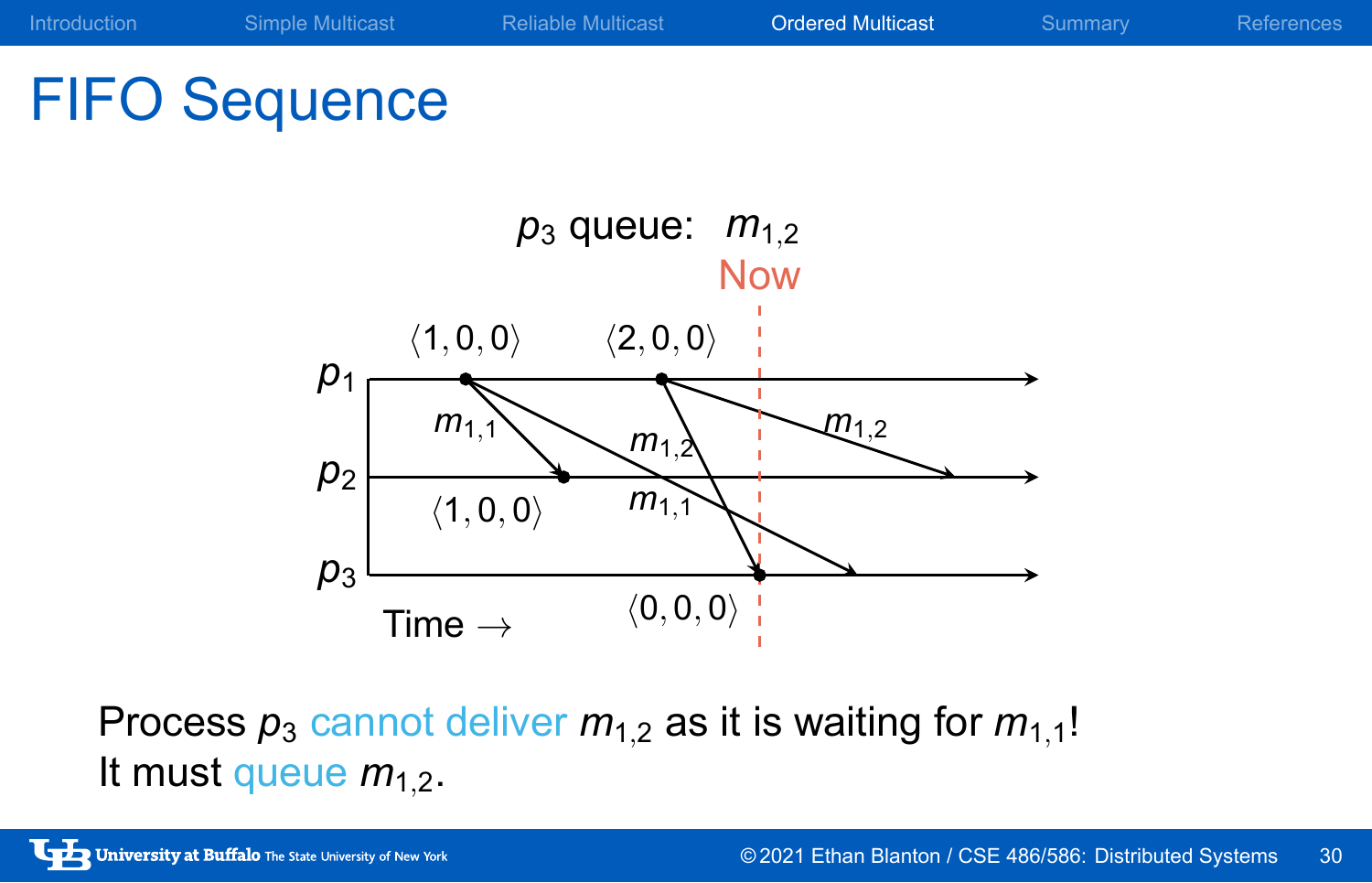# FIFO Sequence



Process  $p_3$  can immediately deliver  $m_{1,1}$ . Process  $p_3$  can deliver the queued  $m_{1,2}$ .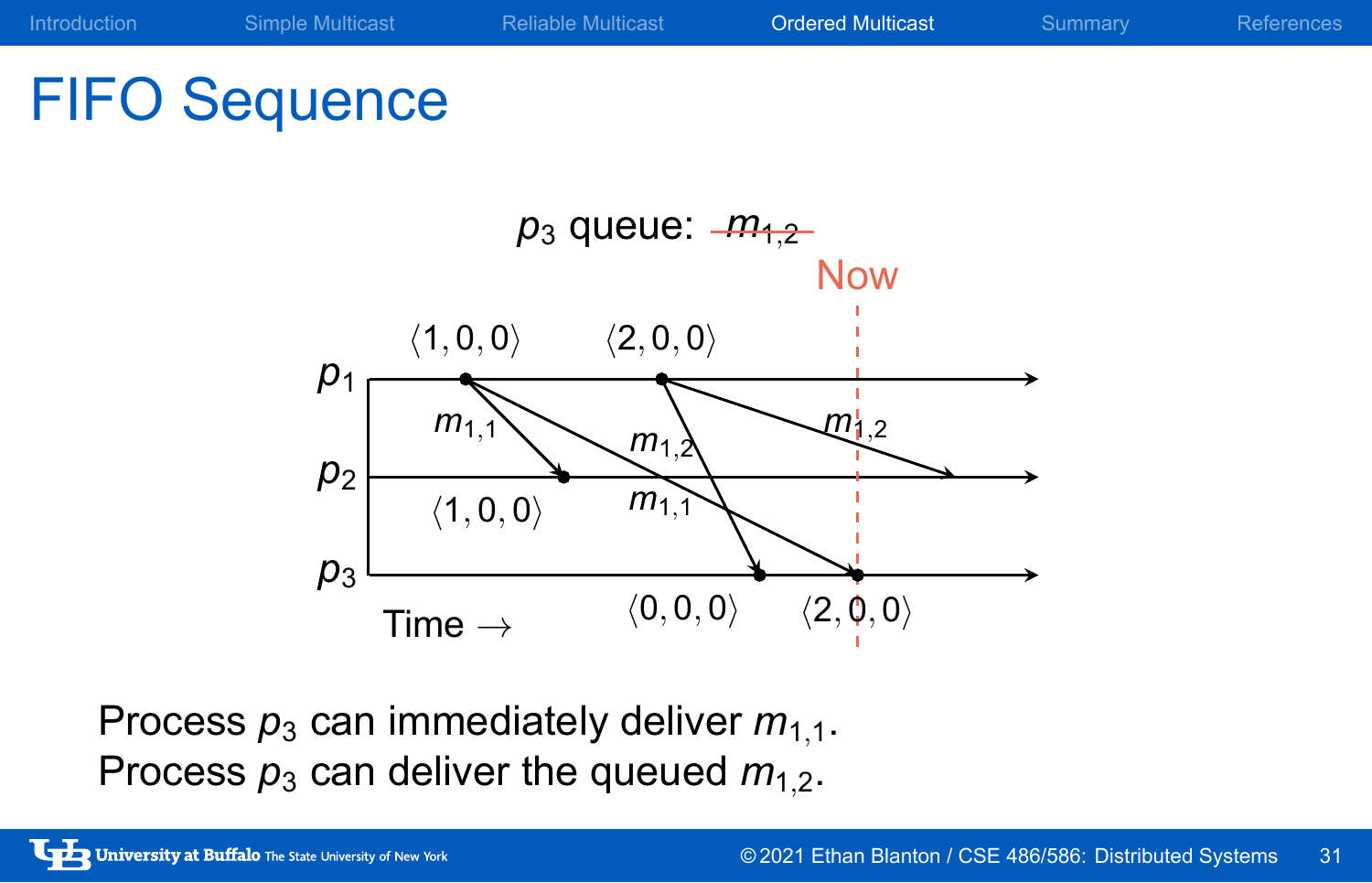# FIFO Sequence



Process  $p_2$  can immediately deliver  $m_{1,2}$ .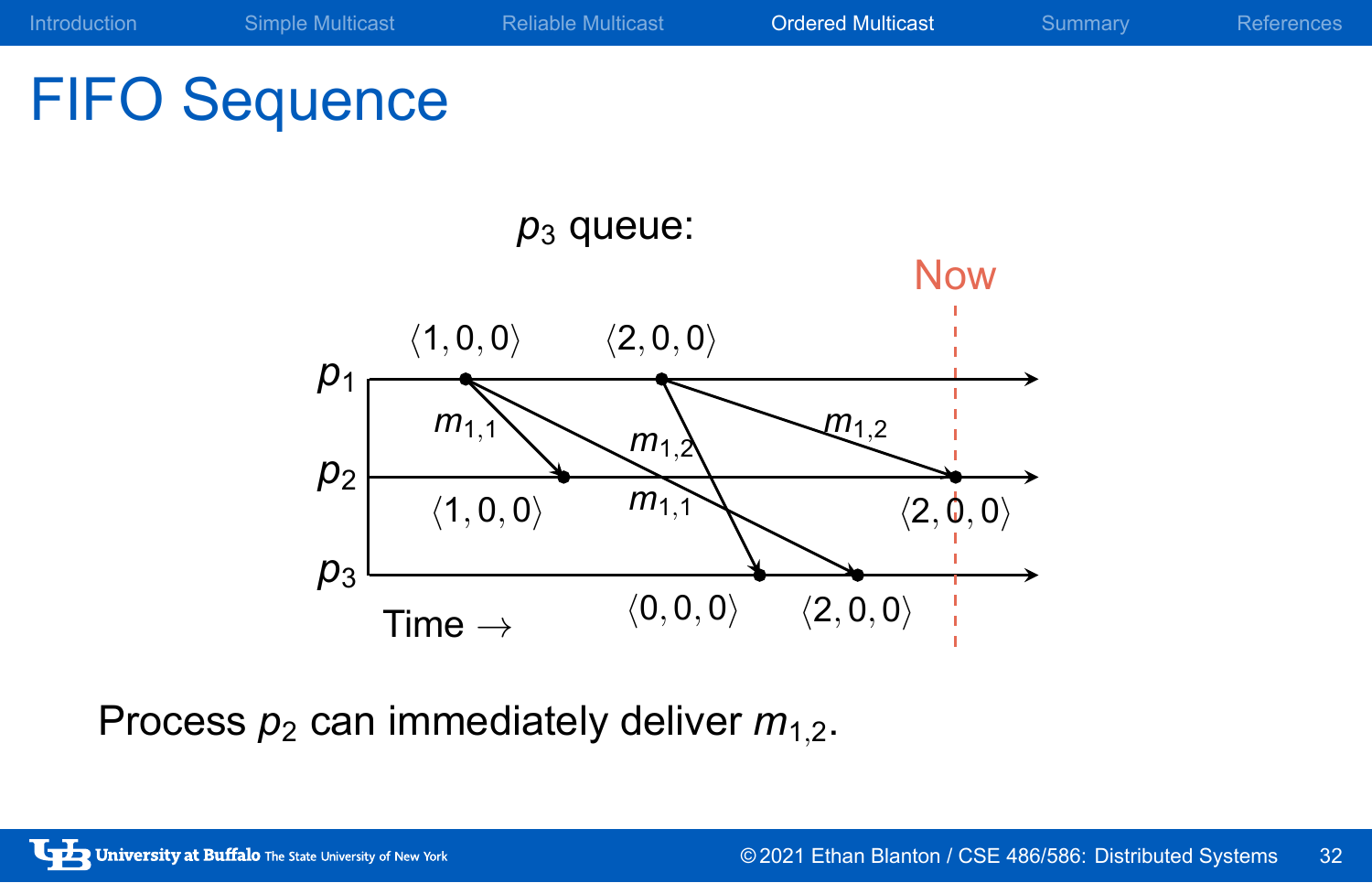# **Summary**

- Distributed systems benefit from group communication
- $\blacksquare$  Internet communication is mostly unicast
- **Broadcast and multicast can be built from unicast**
- Relatively simple protocols can achieve all-or-nothing delivery
- FIFO delivery requires only a TCP-like sequence number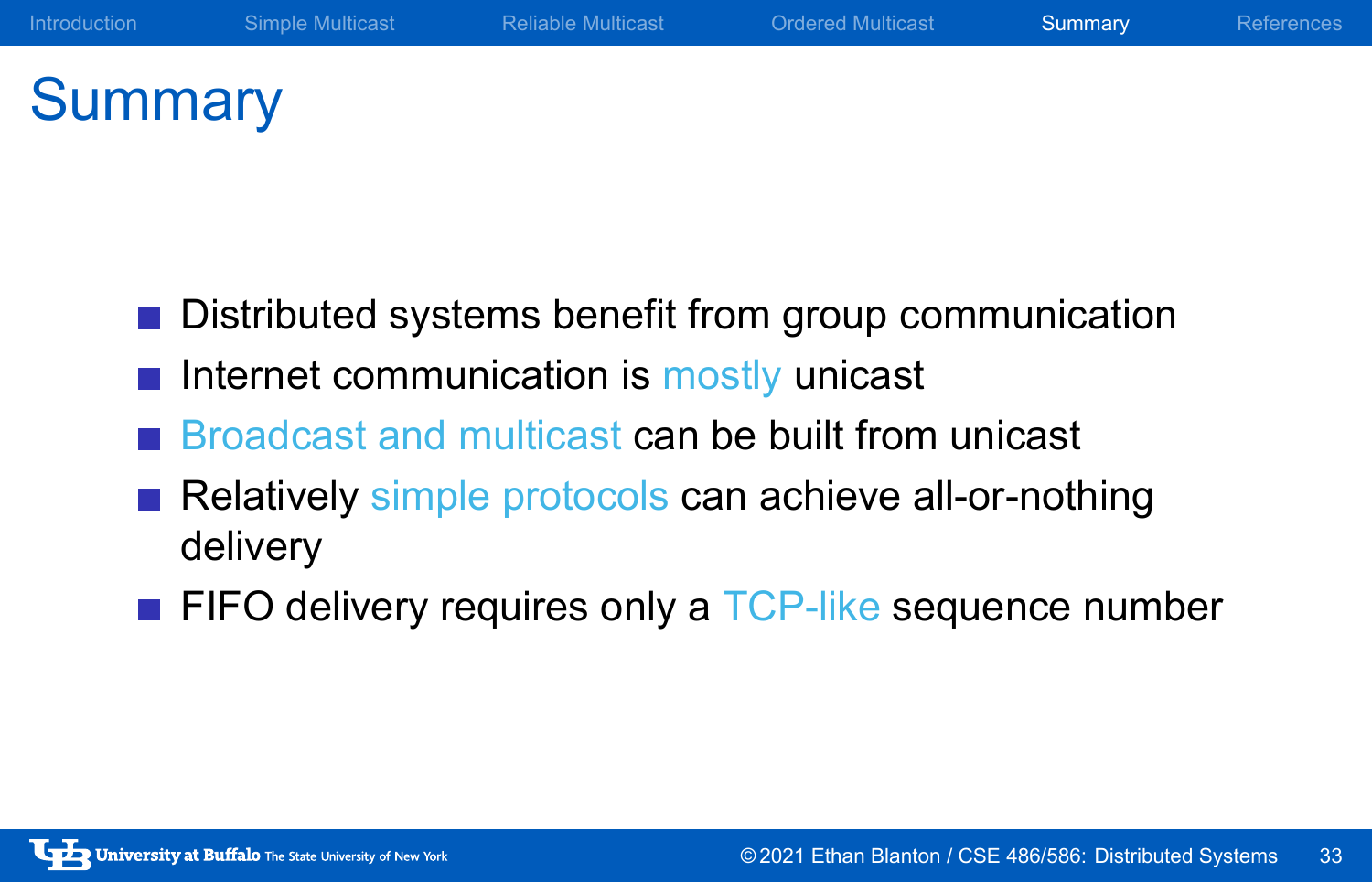

Next Time …

■ Causal and total ordered multicast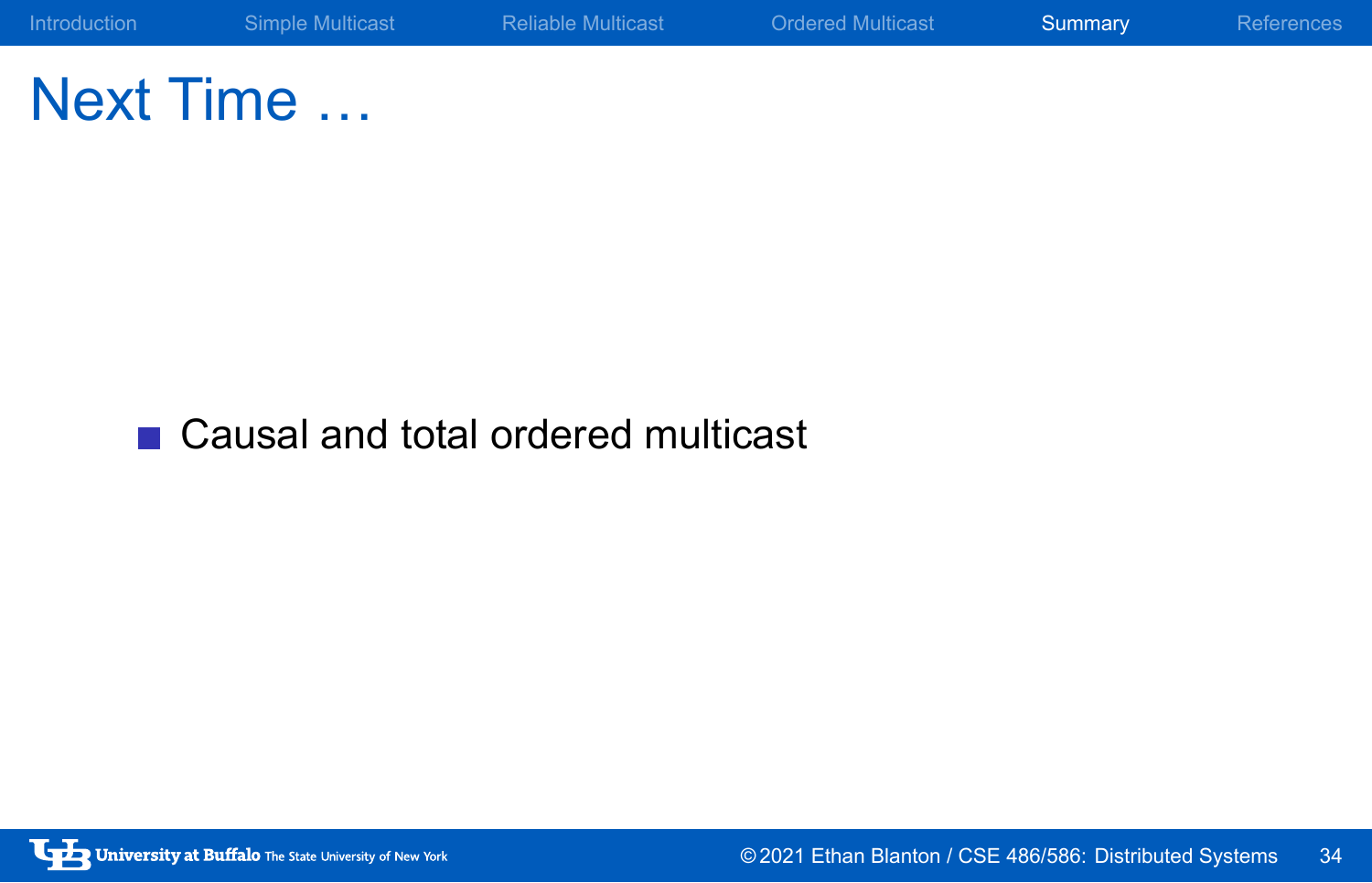### References I

### **Optional Readings**

- [1] Kenneth P. Birman and Thomas A. Joseph. "Reliable Communication in the Presence of Failures". In: 5.1 (Feb. 1987), pp. 47–76. DOI: 10.1145/7351.7478. URL: https://search.lib.buffalo.edu/permalink/01SUNY\_BUF/12pkqkt/ cdi\_gale\_infotracacademiconefile\_A6048598.
- [2] Leslie Lamport. "Time, Clocks, and the Ordering of Events in a Distributed System". In: 21.7 (July 1978). Ed. by R. Stockton Gaines, pp. 558–565. URL: https://dl-acmorg.gate.lib.buffalo.edu/doi/pdf/10.1145/359545.359563.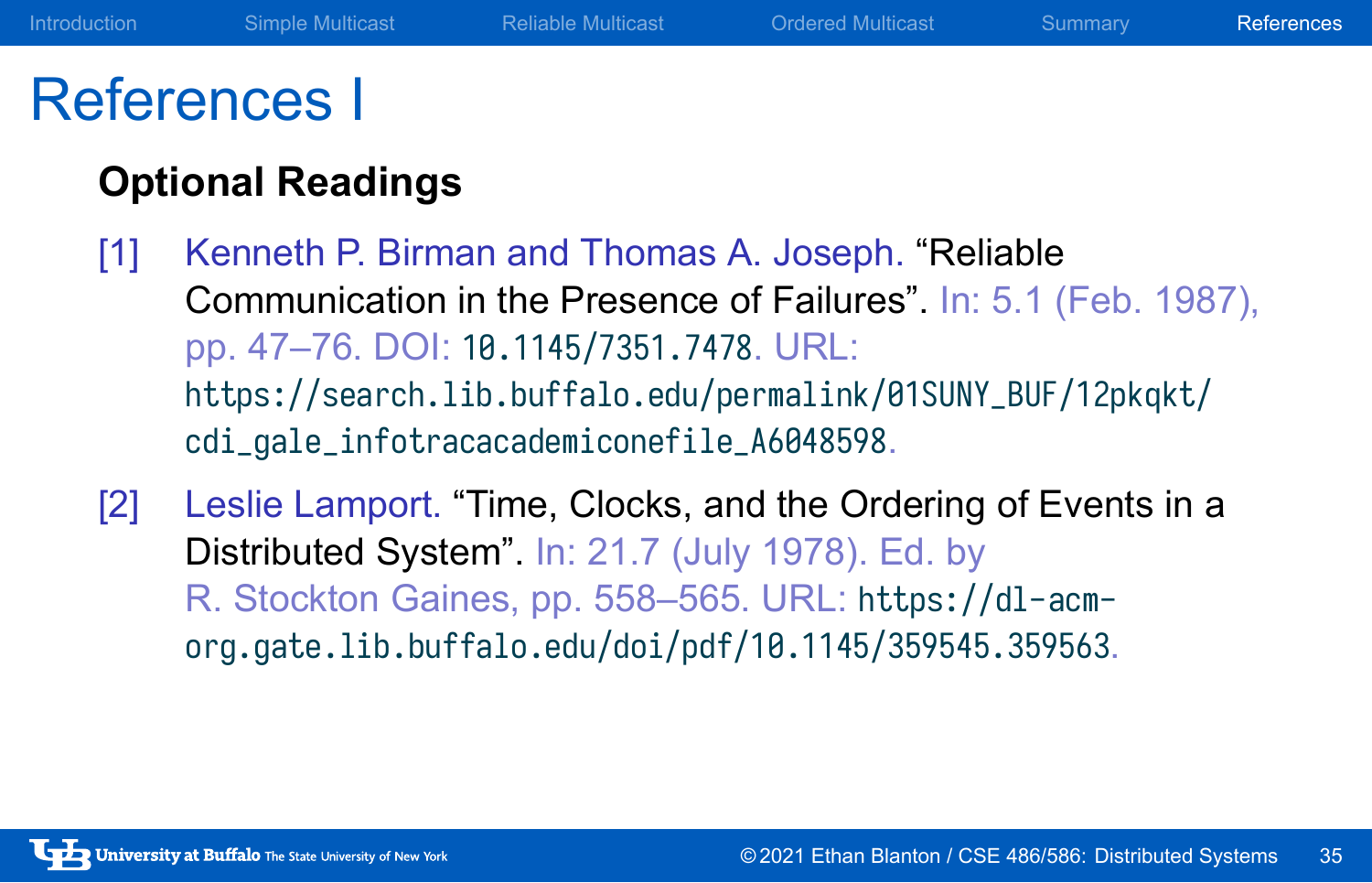# References II

[3] Friedemann Mattern. "Virtual Time and Global States of Distributed Systems". In: Proceedings of the Workshop on Parallel and Distributed Algorithms. Elsevier Science Publishers B.V., Oct. 1988, pp. 215–226. URL: http: //citeseerx.ist.psu.edu/viewdoc/summary?doi=10.1.1.1068.1331.

Introduction Simple Multicast Reliable Multicast Ordered Multicast Summary References